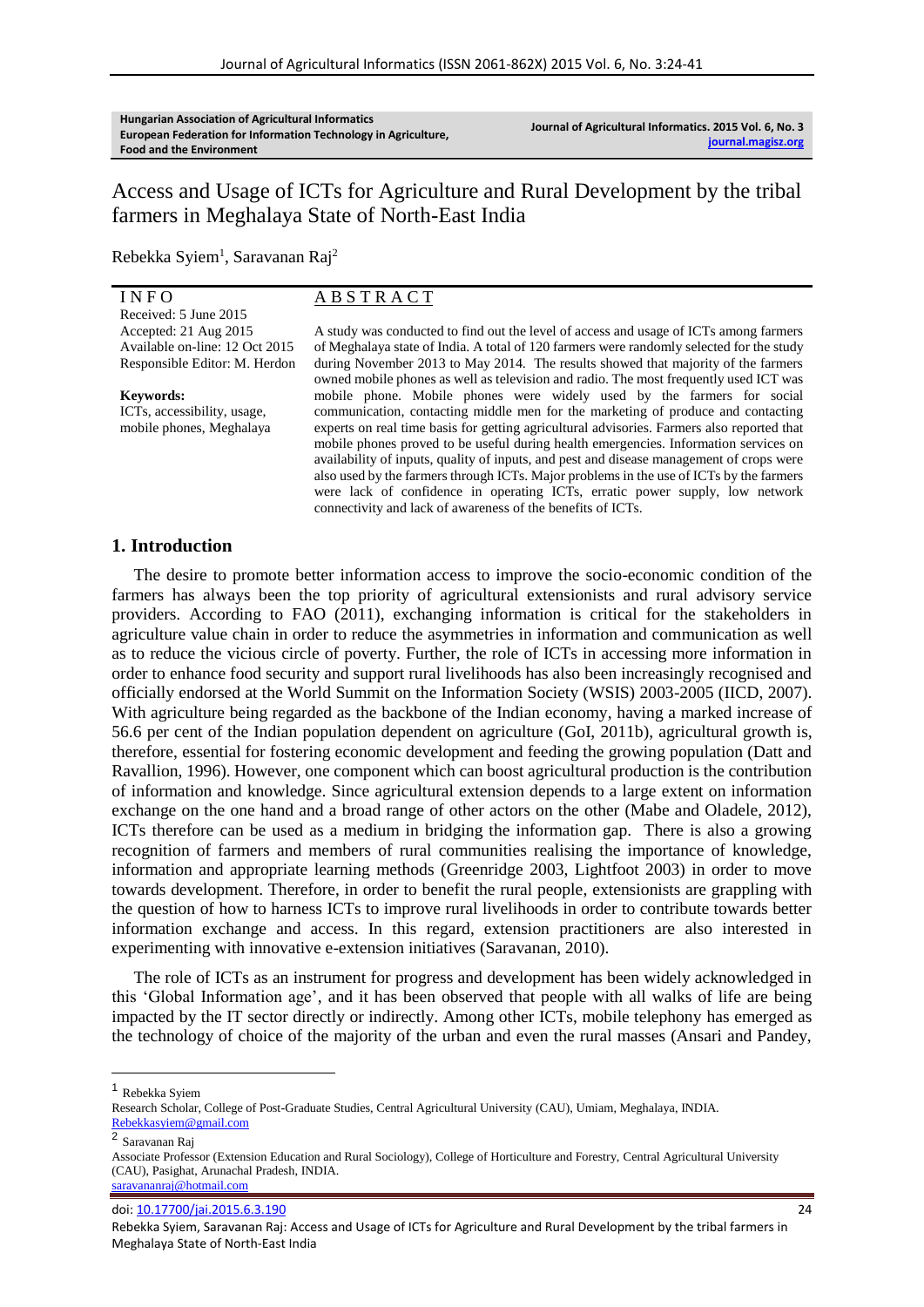2013). The possession of mobile phones particularly has become a necessity in the contemporary society irrespective of age, status, profession, income groups or place of residence. As such, mobile phones have been regarded as the widely accessed tool among the farmers for communication and also accessing agriculture-related information particularly for the marketing of produce (Chhachar et al., 2014). In this context, mobile technologies can offer the means for development in developing countries (Rashid and Elder, 2009). ICTs, therefore, offer opportunities to reach more people through easy access to local or global information and knowledge. Hence, with the new emerging paradigm of agricultural development, old ways of delivering important services to citizens are being challenged; traditional societies are also being transformed into knowledge societies all over the world which makes people living in the villages think and do things differently (Meera et al., 2004). For instance, Jabir (2011) reported that ICT-based information delivery has helped the livestock farmers of Uttar Pradesh in India in making significantly better quality decisions on various livestock practices as compared to ICT non-users. Further, the application of ICT among farmers of Madhya Pradesh, Uttar Pradesh and Tamil Nadu of India reported that information acquisition and facilitating transactions in input and output markets by ICT-based initiatives have also helped farmers in reducing transaction cost (Adhiguru and Devi, 2012).

## **2. Statement of the problem**

With regard to agriculture and rural development occupying an important place in the economy of Meghalaya, the researcher has attempted to study the level of accessibility, availability, usage of ICTs and also the problems faced by the farmers in accessing ICTs. In fact, there is a need to realize that in order to reach the farming and rural development community in an efficient manner, it is important to study the type of communication media and ICTs owned and accessed by the farmers, their frequency of usage as well as the degree of usefulness of various ICTs as knowledge of the use of different ICTs will be helpful in drawing a suitable extension strategy as well as to provide improved ICT extension services to uplift the socio-economic status of the farmers and the rural people. It is in this context that the objectives of the study were designed as follows:

- 1. To measure the level of access, availability and usage of ICTs among farmers.
- 2. To find out the constraints in the use of ICTs among the farmers.
- 3. To find out the association between accessibility and usage of ICTs with independent variables.

## **3. Review of literature**

## **3.1. Accessibility of ICTs**

Anecdotal evidence of research findings pointed that mobile phones, radio and television are the most important tools of communication which can be accessed by farmers for agricultural related information and knowledge (Olaniyi, 2013; Chhachar et al., 2014). Particularly, telephone facility (including mobile phones) has been reported to increase the opportunity of getting access to the people living in rural areas (Gupta, 2005). Ferris et al., 2008 also reported that 86 per cent of the farmers had access to a mobile phone which therefore contributed towards developing farmer's linkage with other people including extension experts (Gupta, 2005). The presence of e-village centers in East Siang District of Arunachal Pradesh has also helped people from surrounding villages to access IT infrastructure and knowledge (One World Foundation, 2012). Another significant use of new ICTs is also the World Wide Web or the Internet which enables people to access information (Munyua, 2000).

### **3.2. Availability of ICTs**

Mobile phones has been reported to be widely possessed ICT tool among farmers (Hassan et al., 2008; Okello et al., 2010).According to Ansari and Pandey (2011), around 83.34 per cent of the farmers in Uttarakhand, India owned mobile phones for more than two years. Similarly, Sharma et al., (2012) also pointed that about 98.3 per cent of the farmers in Punjab, India possessed mobile phones. This indicated that there is an increased penetration of ICTs among rural populations and therefore if appropriately used it can offer huge scope for development in rural areas.

Rebekka Syiem, Saravanan Raj: Access and Usage of ICTs for Agriculture and Rural Development by the tribal farmers in Meghalaya State of North-East India

doi: [10.17700/jai.2015.6.3.190](http://dx.doi.org/10.17700/jai.2015.6.3.190) 25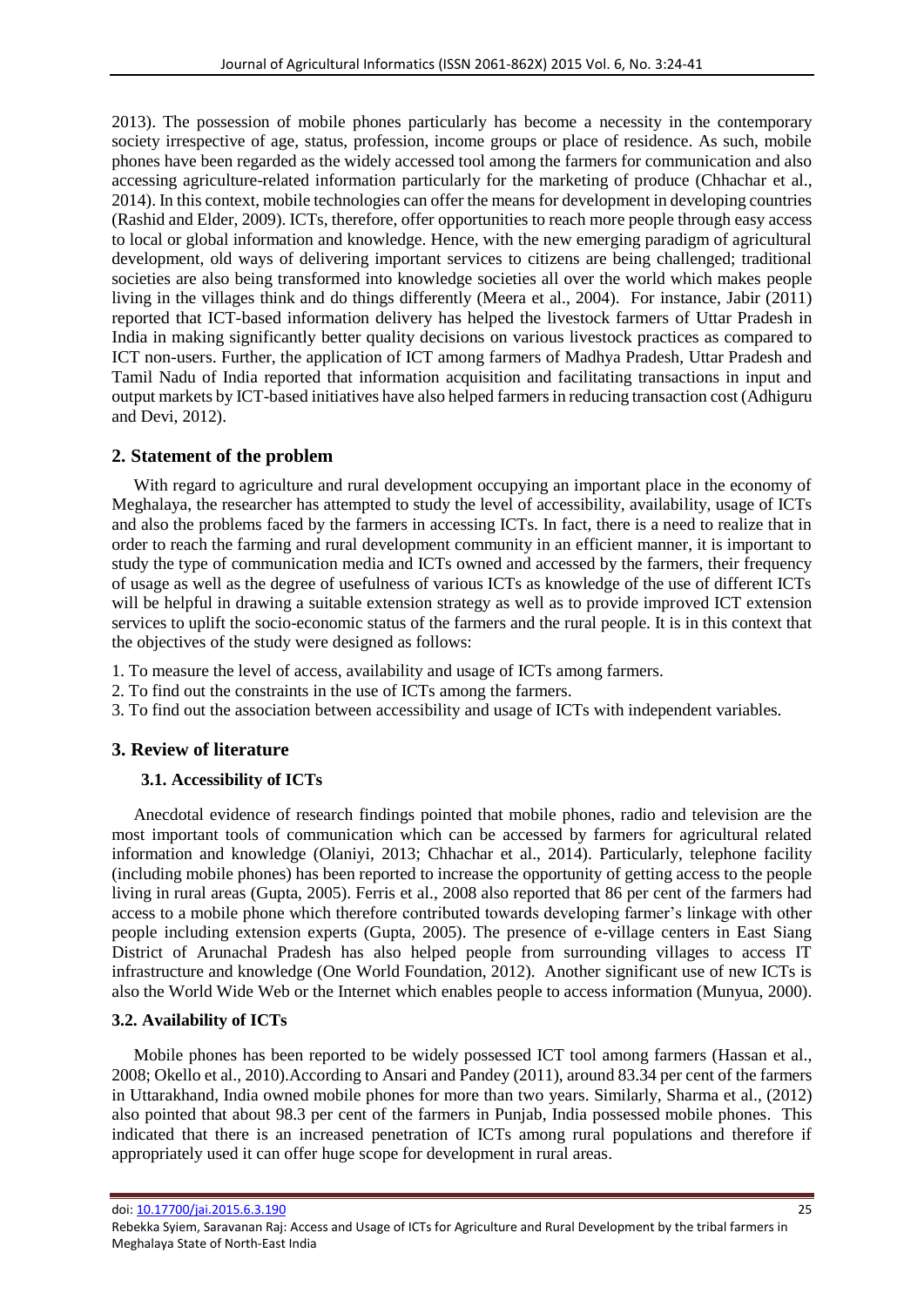### **3.3. Usage of ICTs**

The use of mobile phones is setting an unprecedented pace despite the poorly developed rural electrification. Mobile technology has provided multi-dimensional benefits to the rural people. Its importance in usage is clear in sense of urgency and emergency (Sife et al., 2010). For instance, farmers also reported to use ICTs to know the market days, to know where products could be sold and identifying different market location for efficient marketing of produce (Oyeyinka and Bello, 2013). However, traditional ICTs *viz*., radio and television have also been reported to be used by farmers in accessing agriculture related information (Batte et al., 1990; Nazari and Hasbullah, 2008; Shetto, 2008; Emmanuel, 2010; Nakweya, 2013). However, ICT applications such as calls and Short Messaging Services have been found to be used often by farmers (Mtega and Msungu, 2013). This indicates that the use of mobile phones are increasing and gaining importance in the lives of the people to further contribute to development and better communication. Computers and internet have also been shown to be used for agricultural information and sharing (Shetto, 2008). For instance, Internet kiosks in Tamil Nadu, India were reported to be owned by rural women to encourage savings and form credit groups (Narender and Anandaraja, 2008). Farmers in Tanzania also used internet to access agricultural information (Mtega and Msungu, 2013).

### **3.4. Constraints in the usage of ICTs**

The research findings of various researchers revealed that inconsistent power supply and low network connectivity are the major constraints in the use of ICTs among the farmers (Chilimo, 2008; Ajani and Agwu, 2012; Sharma et al., 2012;Shankariah and Swamy, 2012 and Oyeyinka and Bello,2013). For instance, the usage of mobile phones entirely on availability of mobile phone infrastructure and power of recharging batteries (Mtega and Msungu, 2013). Further, limited television viewing in rural areas is due to limited power supply (Kerr et al., 2007). Poor electrification in villages has always been a common problem which has restricted development in different aspects of life. Infact, the low level of electricity coverage has also been found to inhibit the expansion of ICT services to rural areas (UNDP,2012). The lack of confidence in operating ICTs among farmers also hindered the farmers in using ICTs (Agwu et al., 2008). However, the low awareness of opportunities and benefits in using ICTs for agriculture and rural development purposes among the farmers is also another problem faced by the farmers in using ICTs (Asian Development Bank, 2008). Other problems faced by the farmers in using ICTs are lack of practical exposure (Shankariah and Swamy,2012), long distance to maintain and repair ICT tools (Asian Development Bank, 2004) and high cost of hardware and software (Agwu et al., 2008 and Oyeyinka and Bello, 2013).

### **4. Methodology**

The study was conducted in the state of Meghalaya, North-East India on account of the coverage and implementation of various ICT initiatives *viz.,* AGRISNET, Common Service Centers (CSCs), Intelligent Advisory System for Farmers (IASF), Knowledge Innovation Repository for Agriculture in North-East (KIRAN), and Mobile Based Agro-Advisory System for North-East India (m4agriNEI). Two districts of Meghalaya *viz.*, East Khasi Hills and Ri-Bhoi District were purposively selected through criterion sampling due to the presence of maximum number of households possessing ICTs in these districts as per the census report of the Government of India, 2011. Further, due to better coverage of ICT initiatives as compared to other districts of the state, East Khasi Hills and Ri-Bhoi District were selected. A total of 120 respondents registered under ICT initiatives being implemented were randomly selected for the study from the selected blocks and villages of East Khasi Hills and Ri-Bhoi District, respectively.

### **4.1. Description of study area**

The state of Meghalaya has eleven districts. Shillong, the state capital of East Khasi Hills District and the heart of the city. East Khasi Hills is bounded by Ri-Bhoi District on the North, Karbi Anglong District on the North-East, Jaintia Hills District on the east, Bangladesh on the south and West Khasi Hills District on the west. The total number of functional Common Service Centres is the maximum in the district with 72 numbers of Common Service Centres in the district. Further, the percentage of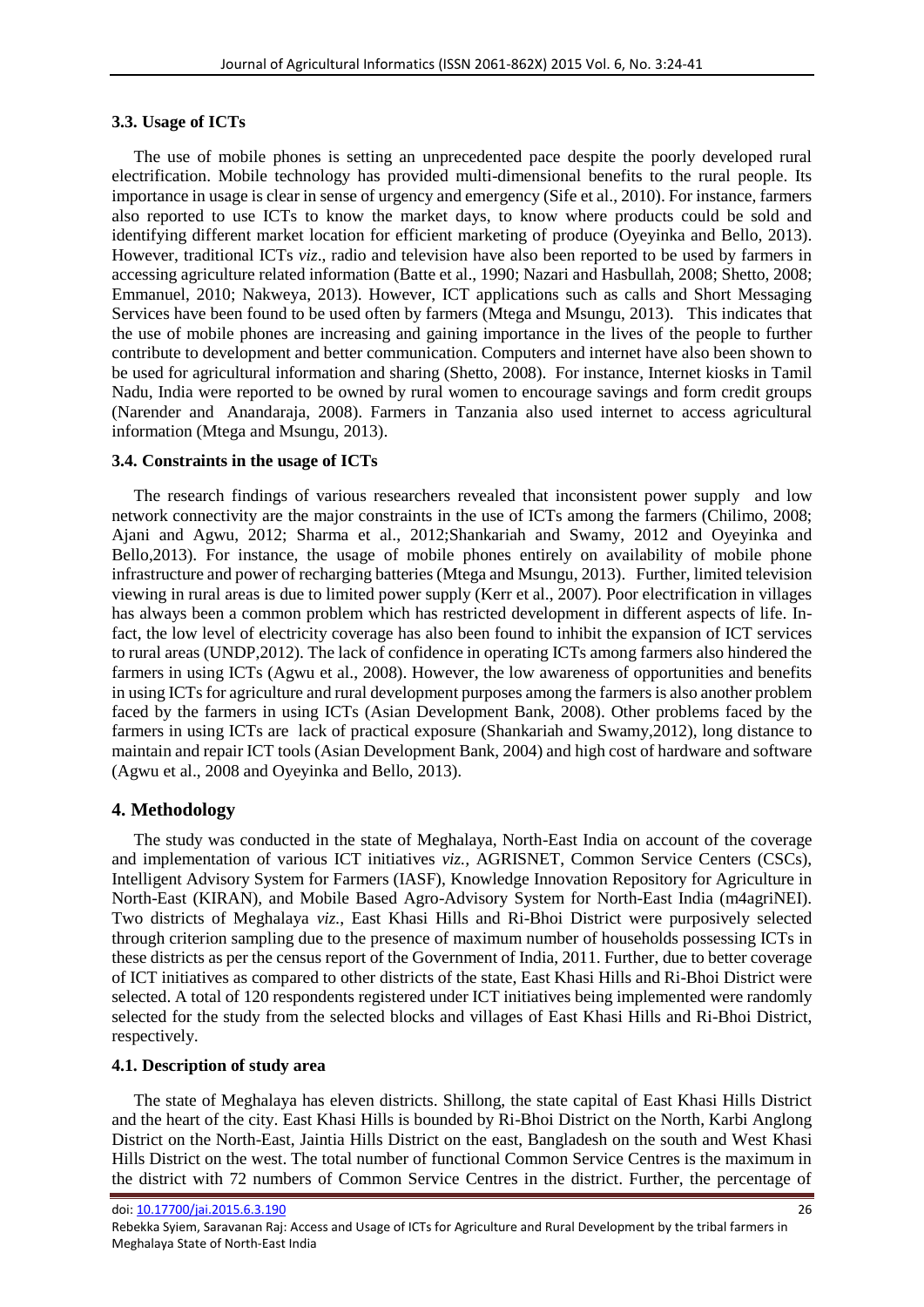households having ICTs is also the highest in East Khasi Hills District with 58 per cent of households possessing mobile phones, 49 per cent of households having Television, 29 per cent having radio and 12 per cent having Computer/Laptop (GoI, 2011a). There are 27 numbers of Common Service Centres in the district. With regard to the availability of ICTs, Ri-Bhoi District has 45.3 per cent of the households possessing mobile phones, 32 per cent of households having Television, 33 per cent having radio and 4.2 per cent having Computer/Laptop (GoI, 2011a). It was also found out that ICT related services are being used in disseminating agricultural information to the farmers through various ICT initiatives such as mobile based agro-advisory system for farmers in North-East India (m4agriNEI), Knowledge Innovation Repository for Agriculture in North-East (KIRAN), Intelligent Advisory System for Farmers (IASF), Meghalaya AGRISNET and Common Service Centres (CSCs).

## **4.2. Selection of variables and measurement techniques**

### **4.2.1. Dependent variables:**

The dependent variables included in the study were access, availability and usage of ICTs. The indicators used in measuring the dependent variable were ICT tools accessed, ICT tools availability, frequency of usage and purpose of usage based on the interview schedule developed by ITU and UNCTAD (Partnership on measuring ICT for development,2005). **Operational definition of dependent variables**

### **1. Accessibility of ICTs**

It is operationalised as the degree to which an individual respondent is able to use ICTs or its applications for the purpose of agriculture and rural development. A scoring of 1 and 0 was given to the respondents accessing ICTs and not accessing ICTs respectively.

### **2. Availability of ICTs**

It is operationally defined as the degree to which an individual respondent possess ICTs or its applications for the purpose of agriculture and rural development. A scoring of 1 and 0 was given to the respondents accessing ICTs and not accessing ICTs respectively.

### **3. Usage of ICTs**

It is operationally defined as the degree of frequency and purpose of use of ICTs by the individual respondents for agriculture and rural development at the time of investigation. The various dimensions to study the usage of ICTs among the individual respondents under rural development were Agriculture, Rural Health, Rural Education and Rural Governance *etc.* For frequency of usage, Very frequently is defined in terms of its usage of ICTs 'hourly' and 'daily,'. Frequently in terms of its usage of ICTs 'three times a week' and 'once a week', Occasionally in terms of its usage of ICTs 'once a month', Rarely in terms of usage of ICTs 'once in three months' and 'never' in terms of using ICTs in terms of not using ICTs at all. For the purpose of usage of ICTs in agriculture and rural development, a scoring of 5,4,3,2 and 1 was given for CSCs/kiosk, Internet, Mobile phones, TV and radio in order to identify the type of traditional and modern ICTs being used by the farmers included in the study.

### **4.2.2. Independent variables**

Six independent variables were selected for the study *viz*., age, education, annual income, social participation, attitude towards ICTs and cosmopoliteness. The age of the respondent was measured as per the chronological age of the farmer. The level of education was measured by the number of years of formal education. Annual income was measured according to the categorization given by NCAER, 2001. The variable of social participation was measured by a scale developed by Sulthana (2001) with modification and the variable of attitude towards ICTs was measured by a scale developed by Kumar and Ratnakar (2011) with modification. The variable of cosmopoliteness was measured with the help of an interview schedule.

### **4.2.3. Data collection and analysis of data**

The data was collected using pre-structured interview schedule. Methods like Focused Group Discussions were used. Focused Group Discussions was conducted with Agricultural Officers of the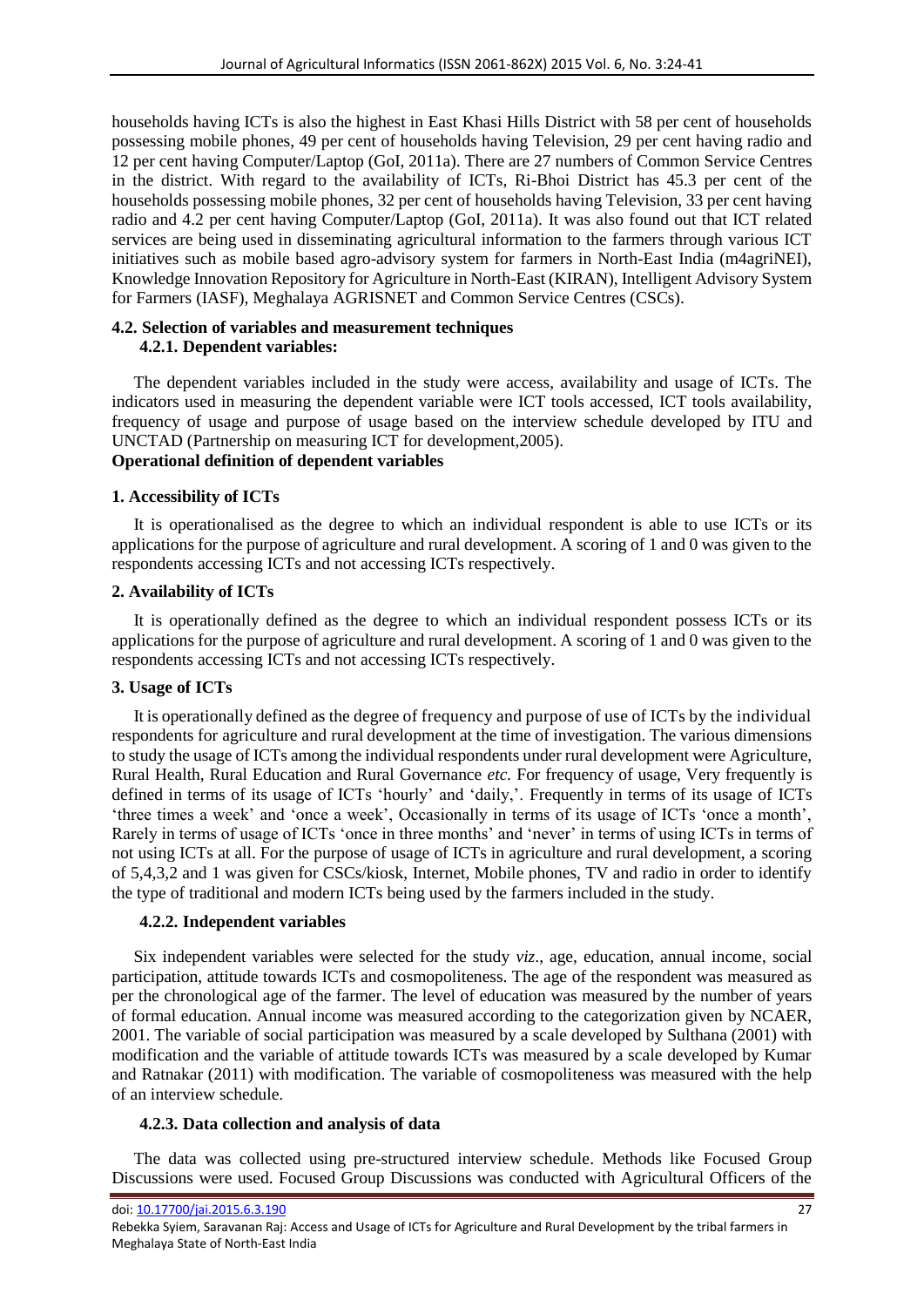State Department, experts of Central Agricultural University and farmers. Statistical tools such as frequency, percentage, Garrett ranking technique, chi-square. Statistical Package of Social Sciences (SPSS) and Microsoft Excel were used for analysis of data.

## **5. Results and discussion**

## **5.1. Accessibility. Availability and Usage of ICTs**

| <b>Sl. No.</b> | Category                                    | Per cent |
|----------------|---------------------------------------------|----------|
| 1.             | Mobile                                      | 100.00   |
| 2.             | Television                                  | 61.66    |
| 3.             | F.M Radio                                   | 45.00    |
| 4.             | Radio                                       | 32.50    |
| 5.             | Information kiosk/Common Service<br>Centers | 25.83    |
| 6.             | <b>ATM</b>                                  | 16.66    |
| 7.             | Internet                                    | 12.50    |
| 8.             | Facebook                                    | 10.00    |
| 9.             | Camera                                      | 7.50     |
| 10.            | e-Mail                                      | 6.66     |
| 11.            | Computer                                    | 5.83     |
| 12.            | e-Books                                     | 2.50     |
| 13.            | CD/DVD                                      | 2.50     |
| 14.            | Youtube                                     | 2.50     |

## **Table 1.** Accessibility of ICTs among farmers (n=120)

**Table 2.** Availability of ICTs among farmers (n=120)

| Sl. No. | Category                                    | Per cent |
|---------|---------------------------------------------|----------|
| 1.      | Mobile                                      | 100.00   |
| 2.      | Television                                  | 61.66    |
| 3.      | F.M Radio                                   | 45.00    |
| 4.      | <b>ATM</b>                                  | 41.66    |
| 5.      | Information kiosk/Common Service<br>Centers | 33.33    |
| 6.      | Radio                                       | 32.50    |
| 7.      | Internet                                    | 12.50    |
| 8.      | Facebook                                    | 10.00    |
| 9.      | Camera                                      | 7.50     |
| 10.     | e-Mail                                      | 6.66     |
| 11.     | Computer                                    | 5.83     |
| 12.     | e-Books                                     | 2.50     |
| 13.     | CD/DVD                                      | 1.66     |
| 14.     | Youtube                                     | 1.66     |

The data for the level of availability and that of accessibility of ICTs among the farmers surveyed were found to be similar, except for the data on availability and accessibility of ATM and CSCs. This is due to the fact that all the farmers availing ICTs could also access it. As ATM and CSCs could not be availed by the farmers individually, they are, therefore, accessed by all the farmers together in the village. As such, the availability of ATMs and CSCs was measured in terms of their number and location in the villages while their accessibility was measured in terms of the number of farmers who could access and use them.

A survey on the availability and accessibility of ICTs among the farmers of both the districts revealed that all the farmers had mobile phones. Since the farmers included in the study were registered under various ICT initiatives, especially mobile-based initiatives, it can be said that 100 per cent of the farmers of the selected districts had availability of and access to mobile phones. Another reason why the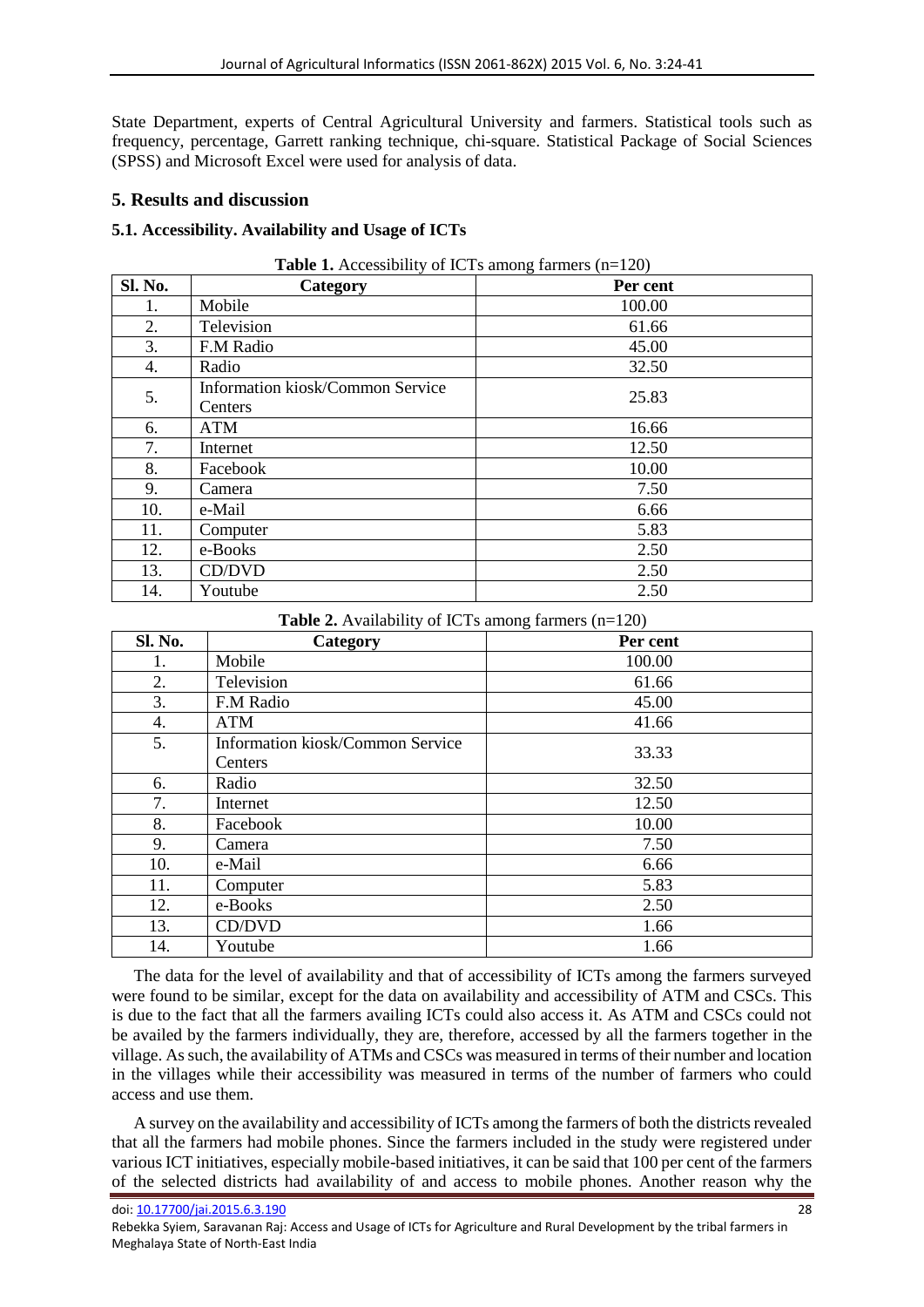accessibility of mobile phones is higher as compared to other ICT tools is that it is affordable, portable as well as useful during emergencies. This is in accordance with the findings of Mascarenhas (2010) and Sife et al., (2010). Besides mobile phones, television was also reported to have been accessed by majority of the farmers included in the study of both the selected districts. Radio was also found to be accessed by the farmers included in the study. This is also in line with the findings of Nakweya (2013), Nazari and Hasbullah (2008), and Shetto (2008). Even though the availability of CSCs is higher in both the selected districts, they were accessed by only few of the farmers included in the study. This is due to lack of awareness of the farmers regarding the presence of Common Service Centers at the village level and how it functions and the difficulty of the farmers in locating CSCs as they are not located at a point where farmers could easily identify it. It was also found that FM radio was accessed by almost half of the respondents included in the study. This indicated that the presence of radio applications in mobile phones could help in educating the farmers, especially if programmes on agriculture and rural development are broadcast as most of the farmers have access to FM radio *via* mobile phones. The availability of ATM was reported to be higher, but it was accessed by only few of the respondents included in the study as most of the farmers included in the study did not have ATM cards. Moreover, since ATMs in the villages surveyed are not located in proximity to the study area, only few farmers had access to them. Further, as there are few young farmers who are educated, the level of access to internet and other web-based services such as Facebook, Youtube, e-mail, and e-books is also very low among the farmers of both the selected districts included in the study. **Table 3.** Frequency of usage of ICTs (n=120)

|                       |               | <b>Frequency of Usage</b>        |                   |                     |                |  |  |
|-----------------------|---------------|----------------------------------|-------------------|---------------------|----------------|--|--|
| SI.<br>N <sub>0</sub> | List of ICTs  | <b>Very</b><br><b>Frequently</b> | <b>Frequently</b> | <b>Occasionally</b> | <b>Rarely</b>  |  |  |
|                       |               | Per cent                         | <b>Percent</b>    | Per cent            | Per cent       |  |  |
| 1.                    | Mobile phones | 71.60                            | 27.50             | 0.83                | 0              |  |  |
| 2.                    | T.V           | 50.00                            | 9.16              | 2.50                | $\theta$       |  |  |
| 3.                    | Radio         | 18.30                            | 14.16             | $\Omega$            | $\overline{0}$ |  |  |
| 4.                    | F.M radio     | 20.00                            | 11.60             | $\overline{0}$      | 13.30          |  |  |
| 5.                    | A.T.M         | $\theta$                         | $\overline{0}$    | $\overline{0}$      | 16.60          |  |  |
| 6.                    | Kiosk         | 2.50                             | 1.66              | 12.50               | 9.16           |  |  |
| 7.                    | Internet      | $\theta$                         | 7.50              | 2.50                | 10.80          |  |  |
| 8.                    | Computer      | 5.00                             | 0.83              | $\Omega$            | $\theta$       |  |  |
| 9.                    | Facebook      | $\boldsymbol{0}$                 | 5.00              | 0.83                | 4.16           |  |  |
| 10.                   | Camera        | $\boldsymbol{0}$                 | $\Omega$          | $\Omega$            | 7.50           |  |  |
| 11.                   | e-Mail        | $\boldsymbol{0}$                 | 1.66              | 0.83                | 4.16           |  |  |
| 12.                   | e-Books       | $\boldsymbol{0}$                 | 0.83              | 0                   | 1.66           |  |  |
| 13.                   | CD/DVD        | $\theta$                         | $\overline{0}$    | $\overline{0}$      | 1.66           |  |  |
| 14.                   | Youtube       | $\boldsymbol{0}$                 | $\boldsymbol{0}$  | 0.83                | 0.83           |  |  |

On an overall, mobile phone was regarded as the most frequently used ICT tool among the farmers using it very frequently. This indicated that the increase in the usage of mobile phones is increasing at an alarming rate even in the state. This is due to the reason that mobile phones are easily affordable and could be used by even illiterate farmers. The usage trend in mobile phones also indicated that it can offer huge scope in the future if appropriately use for the purpose of agriculture and other rural development purposes. Next to mobile phones, television was also used very frequently by the farmers. It was also reported that the use of radio is lower as compared to mobile phones and television since the level of availability and accessibility of ICTs is also lower as compared to other ICTs. Internet and its applications are still being used rarely by few of the respondents who are young and educated. Further, few farmers also visited the CSCs occasionally as and only when required to avail services on rural governance, rural education and commercial services such as recharging mobile phones, photocopying and printing. ATMs were also being used rarely by the few of the farmers when most needed.

doi: [10.17700/jai.2015.6.3.190](http://dx.doi.org/10.17700/jai.2015.6.3.190) 29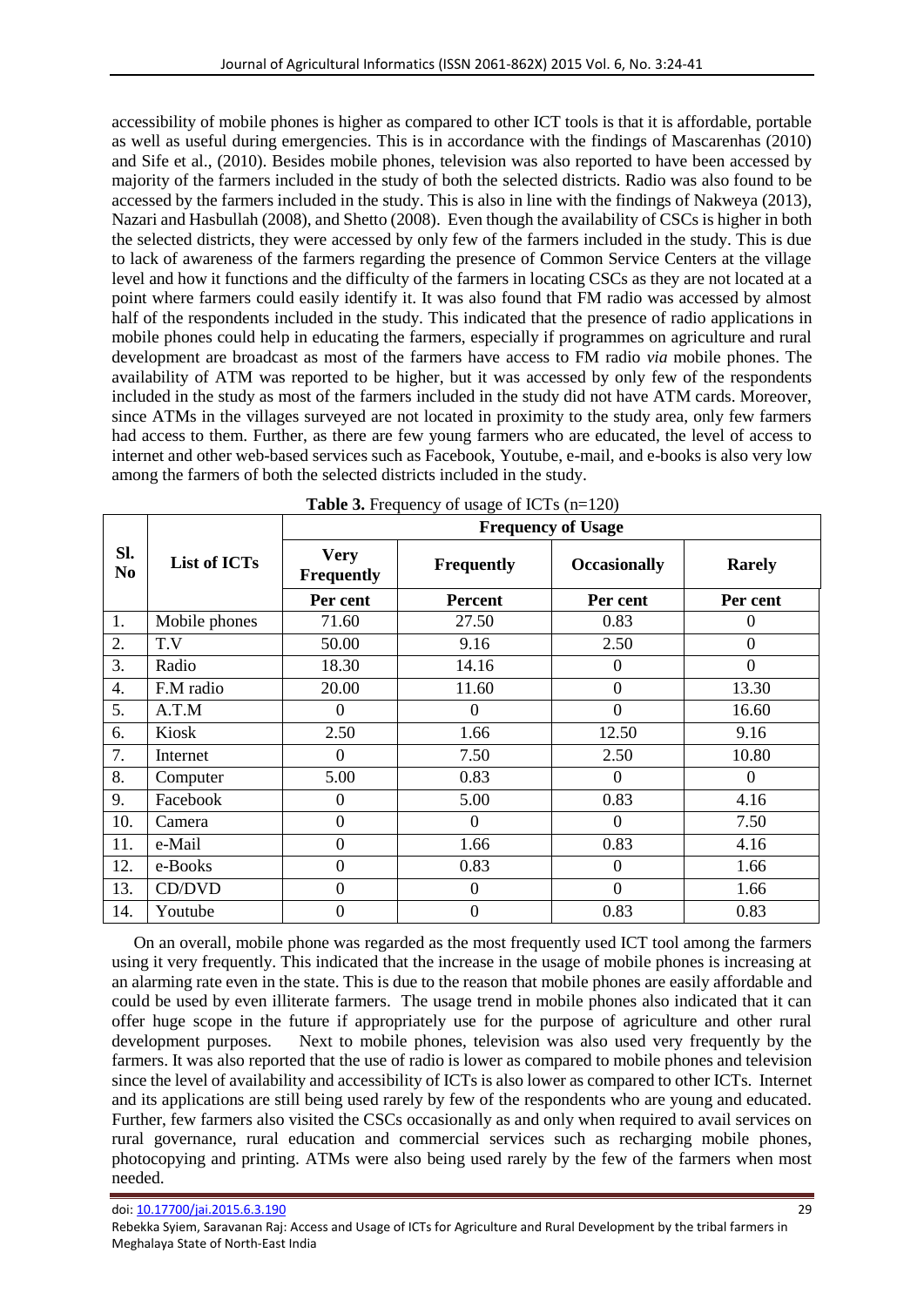| SI.                       | <b>Items</b>                           | <b>Items</b>   |                  |                  |                  |                  |  |  |
|---------------------------|----------------------------------------|----------------|------------------|------------------|------------------|------------------|--|--|
| No.                       |                                        | <b>Mobile</b>  | T.V              | Radio            | <b>Internet</b>  | <b>CSCs</b>      |  |  |
|                           |                                        | (Per cent)     | (Per cent)       | (Per cent)       | (Per cent)       | (Per cent)       |  |  |
| 1.                        | Availability of inputs                 | 27.49          | 34.06            | 18.29            | 0                | $\Omega$         |  |  |
| 2.                        | Quality of inputs                      | 35.00          | 6.83             | 10               | $\overline{0}$   | $\mathbf{0}$     |  |  |
| $\overline{3}$ .          | Market price of inputs                 | 9.12           | $\boldsymbol{0}$ | $\boldsymbol{0}$ | 5.16             | $\boldsymbol{0}$ |  |  |
| 4.                        | Marketing of produce                   | 45.00          | $\overline{0}$   | $\mathbf{0}$     | $\Omega$         | $\overline{0}$   |  |  |
| 5.                        | Pest and disease<br>management of:     |                |                  |                  |                  |                  |  |  |
| i.                        | Ginger                                 | 30.00          | $\overline{0}$   | $\mathbf{0}$     | $\theta$         | $\boldsymbol{0}$ |  |  |
| ii.                       | Paddy                                  | 1.66           | $\overline{0}$   | $\mathbf{0}$     | $\overline{0}$   | $\boldsymbol{0}$ |  |  |
| $\overline{\text{iii}}$ . | Cole crops                             | 19.16          | 1.66             | $\overline{0}$   | 2.50             | $\mathbf{0}$     |  |  |
| iv.                       | Potato                                 | 26.60          | $\overline{0}$   | $\overline{0}$   | $\theta$         | $\overline{0}$   |  |  |
| 6.                        | Vermi-composting                       | $\overline{0}$ | 1.00             | $\mathbf{0}$     | $\boldsymbol{0}$ | $\boldsymbol{0}$ |  |  |
| 7.                        | Growing low volume<br>high value crops | $\theta$       | 1.00             | $\overline{0}$   | $\overline{0}$   | $\overline{0}$   |  |  |
| 8.                        | Post harvest<br>management             | $\overline{0}$ | 6.66             | $\overline{0}$   | $\overline{0}$   | $\theta$         |  |  |
| 9.                        | Water harvesting                       | $\overline{0}$ | 1.00             | $\overline{0}$   | $\theta$         | $\overline{0}$   |  |  |
| 10.                       | Transplanting                          | $\mathbf{0}$   | 11.60            | $\boldsymbol{0}$ | $\boldsymbol{0}$ | $\boldsymbol{0}$ |  |  |
| 11.                       | Farming systems                        | $\mathbf{0}$   | 2.50             | $\boldsymbol{0}$ | $\boldsymbol{0}$ | $\boldsymbol{0}$ |  |  |

**Table 4.** Purpose of usage of ICTs in agriculture (n=120)

Source: Field Survey

The usage of ICTs for availability of inputs was mainly through television followed by mobile phones and radio. The findings of the study indicated that farmers preferred to watch the television programmes broadcasted through Kissan TV channel at 6:30 p.m. in local dialect *via* Doordarshan Kendra Shillong to gather information services on availability of inputs. For quality of inputs among the farmers, mobile phones had maximum usage followed by radio and television. Farmers reported that through IASF, information services on fertilizer management were being used through their mobile phones in order to receive advisory service *via* SMS. Mobile phones were also reported to be used by the farmers to contact experts/extension personnel to enquire about the recommended fertilizer dose in crops. Few farmers used ICTs for getting information on market price of inputs in which mobile phones and internet were used. Since majority of the farmers are unaware of usage of ICTs for getting market information on different commodities *via* the Meghalaya agricultural marketing portal, therefore very few farmers could derive the benefits on getting better market information. The reports on maximum usage of ICTs by the farmers were found to be the highest for marketing of the produce. Mobile phone was regarded as the most widely used ICT tool used for the purpose of marketing of produce. The findings of the study showed that farmers mainly used the mobile phones to communicate with the middlemen in the markets to communicate efficiently and to prevent the middlemen from cheating them as through the use of mobile phones they could track in which market and at what price they are selling from time to time. This is also in line with the findings of Hielig (2003); Kameswari et al., (2011) and Oyeyinka and Bello (2013).

Further, farmers also used mobile phones mainly to attain diagnostic service and solution to problems faced on pest and disease management of ginger. Since ginger is the main cash crop grown in Ri-Bhoi District of Meghalaya, farmers of the district mainly sought advice and contacted m4agriNEI experts *via* mobile phones in order to receive solutions to queries with regard to pest and disease management of ginger particularly with the incidence of stem rot in ginger caused by *Pythium sp*. Very few farmers used mobile phones to receive solutions to pest and disease management of paddy. For cole crops, farmers mainly used mobile phones to receive diagnostic service to pest and disease management of cole crops (Cabbage: *Brassica oleracea var. capitata*, Cauliflower: *Brassica oleracea var. botrytis*).

doi: [10.17700/jai.2015.6.3.190](http://dx.doi.org/10.17700/jai.2015.6.3.190) 30

Rebekka Syiem, Saravanan Raj: Access and Usage of ICTs for Agriculture and Rural Development by the tribal farmers in Meghalaya State of North-East India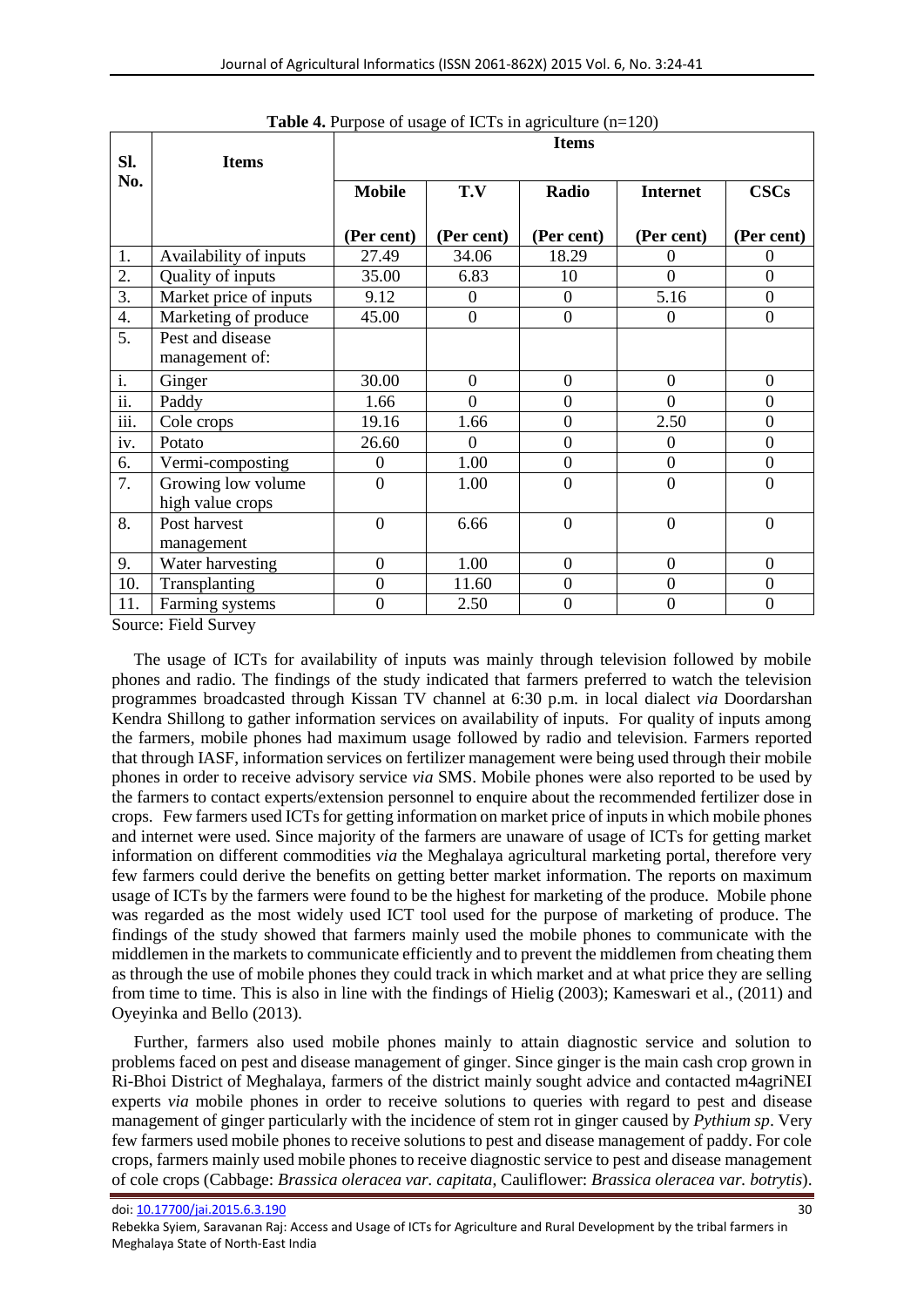This is due to the reason that farmers in East Khasi Hills mainly used IASF *via* mobile phones to receive solutions to problems related with cole crops mainly for pest and disease management. For potato, which is also an important cash crop of the state and widely grown in East Khasi Hills, farmers mainly had problems on pest and disease incidences of of the crop particularly with the occurrence of Early Blight of potato caused by *Alternaria solani*. Due to this reason, farmers mainly used mobile phones *via* IASF to obtain solutions faced by the farmers on potato crop. With regard to other agricultural technologies, few farmers used ICTs particularly television for learning the scientific technique of transplanting followed by post harvest management. Since these technologies are location specific and need-based amongst the farmers of the state, hence they are often being broadcasted through television programme of Kissan TV channel of Doordarshan Kendra Shillong (Meghalaya).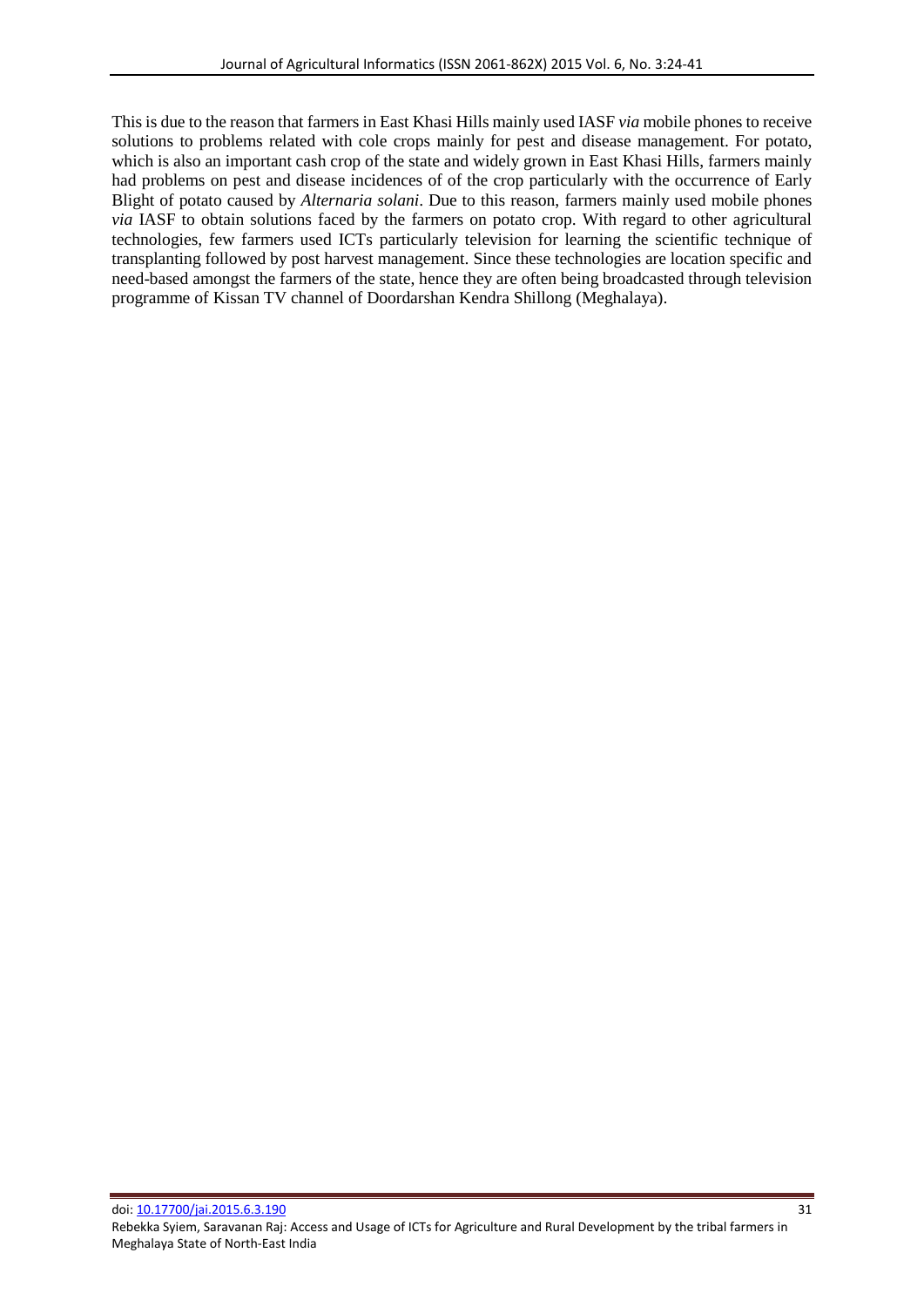| SI.<br>No. | <b>Items</b>                                     | <b>Mobile phones</b> | <b>Television</b> | Radio      | <b>Internet</b> | <b>Common Service</b><br><b>Centers</b> |
|------------|--------------------------------------------------|----------------------|-------------------|------------|-----------------|-----------------------------------------|
|            |                                                  | (Per cent)           | (Per cent)        | (Per cent) | (Per cent)      | (Per cent)                              |
| 2.         | Livestock management<br>i)Medicines and vaccines | 9.16                 | 2.50              |            |                 |                                         |
|            | ii) Feed and fodder                              | 1.66                 | 00.1              |            |                 |                                         |
|            | iii) Availability of breeds                      | 4.16                 | 7.50              |            |                 |                                         |
|            | Total                                            | 15                   | 10.8              |            |                 |                                         |

**Table 5.** Purpose of usage of ICTs on livestock management (n=120)

**Table 6.** Purpose of usage of ICTs on rural health (n=120)

| Sl. |                              | <b>Mobile phones</b> | <b>Television</b> | Radio      | <b>Internet</b>  | <b>Common Service Centers</b> |
|-----|------------------------------|----------------------|-------------------|------------|------------------|-------------------------------|
| No. | <b>Items</b>                 |                      |                   |            |                  |                               |
|     |                              | (Per cent)           | (Per cent)        | (Per cent) | (Per cent)       | (Per cent)                    |
| 3.  | Rural Health                 |                      |                   |            |                  |                               |
|     | i) Contacting the clinic     | 35.80                | 0                 | $\Omega$   | $\boldsymbol{0}$ | U                             |
|     | ii)Calling 108 for           | 17.50                |                   |            |                  |                               |
|     | emergency                    |                      |                   |            |                  |                               |
|     | iii) Diseases and preventive |                      | 35.80             | 2.50       |                  |                               |
|     | measures                     |                      |                   |            |                  |                               |
|     | iv) Immunization             |                      | 8.33              |            |                  |                               |
|     | <b>Total</b>                 | 53.33                | 44.6              | 2.50       |                  |                               |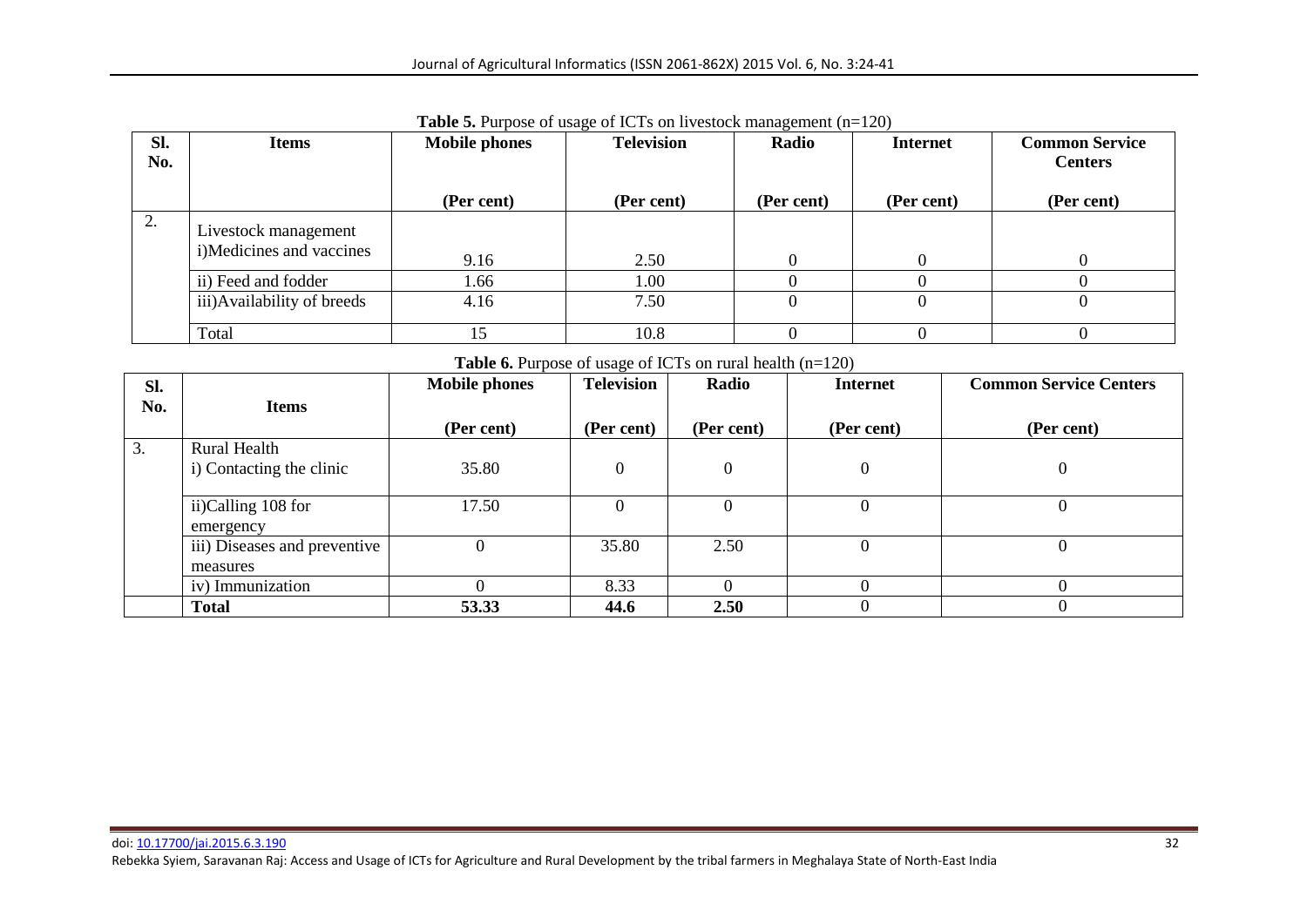| Sl.<br>No. | <b>Items</b>                                                 | <b>Common Service</b><br><b>Centers</b><br>(Per cent) | <b>Internet</b><br>(Per cent) | <b>Mobile</b><br>phones<br>(Per cent) | <b>Television</b><br>(Per cent) | Radio<br>(Per cent) |
|------------|--------------------------------------------------------------|-------------------------------------------------------|-------------------------------|---------------------------------------|---------------------------------|---------------------|
| 4.         | <b>Rural Education</b><br>i) Employment and job<br>prospects | 11.60                                                 | 0                             | 0                                     |                                 | $\mathbf{0}$        |
|            | ii)Educational institutions                                  | 9.16                                                  |                               |                                       |                                 |                     |
|            | iii) Accessing educational<br>materials                      | 12.50                                                 | 0                             |                                       |                                 | $\Omega$            |
|            | iii)Computer courses                                         | 11.60                                                 |                               |                                       |                                 | $\Omega$            |
|            | <b>Total</b>                                                 | 45                                                    | $\bf{0}$                      | 0                                     |                                 | 0                   |

**Table 7**. Purpose of usage of ICTs on rural education (n=120)

**Table 8.** Purpose of usage of ICTs on rural governance (n=120)

| Sl.<br>No. | <b>Items</b>                                                  | <b>Television</b><br>(Per cent) | <b>Mobile Phones</b><br>(Per cent) | Common<br><b>Service</b><br><b>Centers</b><br>(Per cent) | Radio<br>(Per cent) | <b>Internet</b><br>(Per cent) |
|------------|---------------------------------------------------------------|---------------------------------|------------------------------------|----------------------------------------------------------|---------------------|-------------------------------|
| Ć.         | <b>Rural Governance</b><br>i) Government schemes and services | 16.60                           | 15                                 | 0.83                                                     | $\theta$            |                               |
|            | ii) Online loan/Banking                                       |                                 |                                    | 7.50                                                     |                     |                               |
|            | Total                                                         | 16.60                           | 15                                 | 8.3                                                      |                     |                               |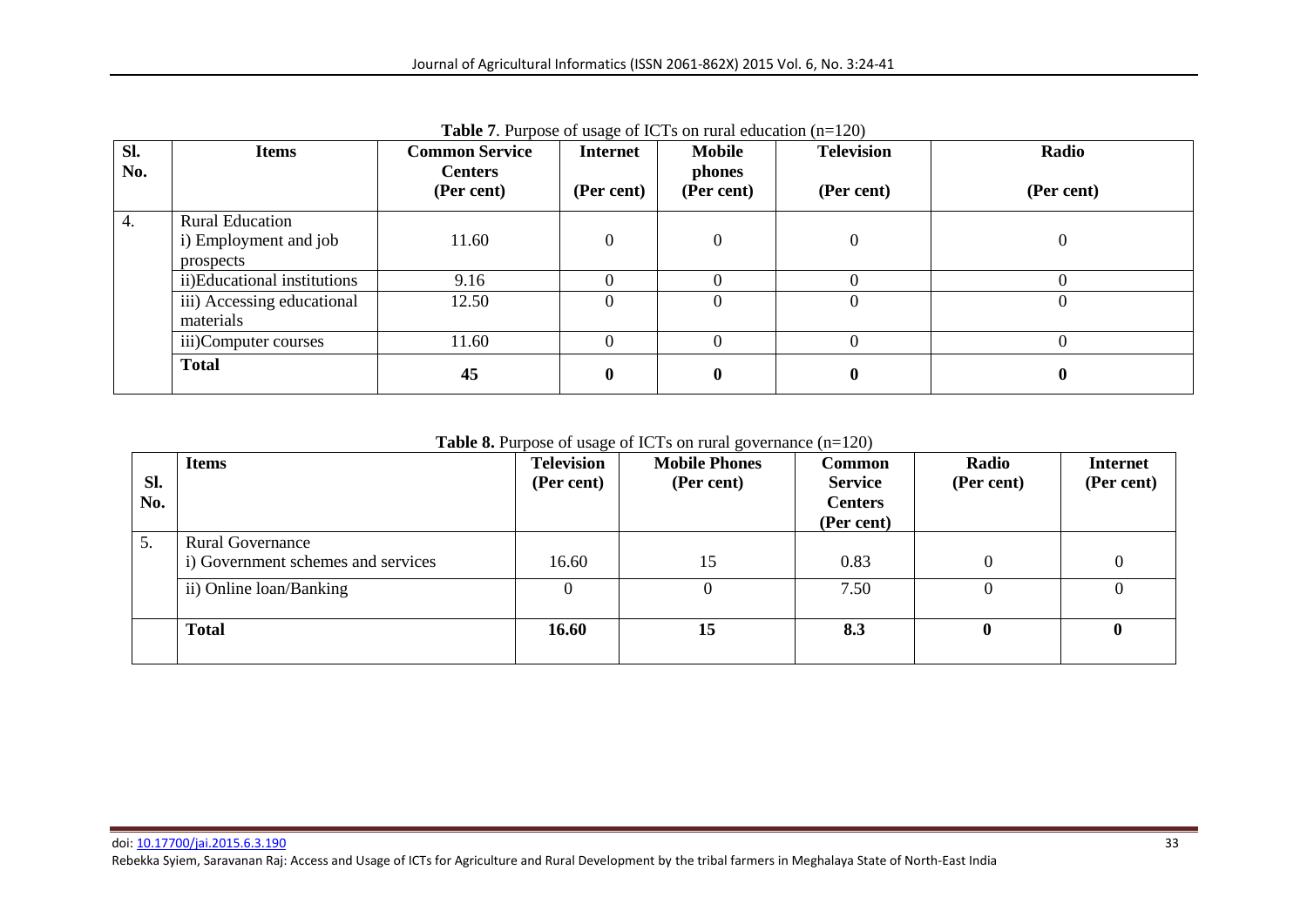Journal of Agricultural Informatics (ISSN 2061-862X) 2015 Vol. 6, No. 3:24-41

|                 |                                                         | <b>Mobile</b>               | <b>Television</b> | Radio      | <b>Internet</b> | <b>Common Service Centers</b> |
|-----------------|---------------------------------------------------------|-----------------------------|-------------------|------------|-----------------|-------------------------------|
| Sl. No.   Items |                                                         | <b>Phones</b><br>(Per cent) | (Per cent)        | (Per cent) | (Per cent)      | (Per cent)                    |
| .               | Social<br>i)Contacting family, relatives and<br>friends | 87.50                       |                   |            |                 |                               |
|                 | ii) Social networking                                   | 8.33                        |                   |            |                 |                               |
|                 | Total                                                   | 95.83                       |                   |            |                 |                               |

**Table 9.** Purpose of usage of ICTs on social purposes (n=120)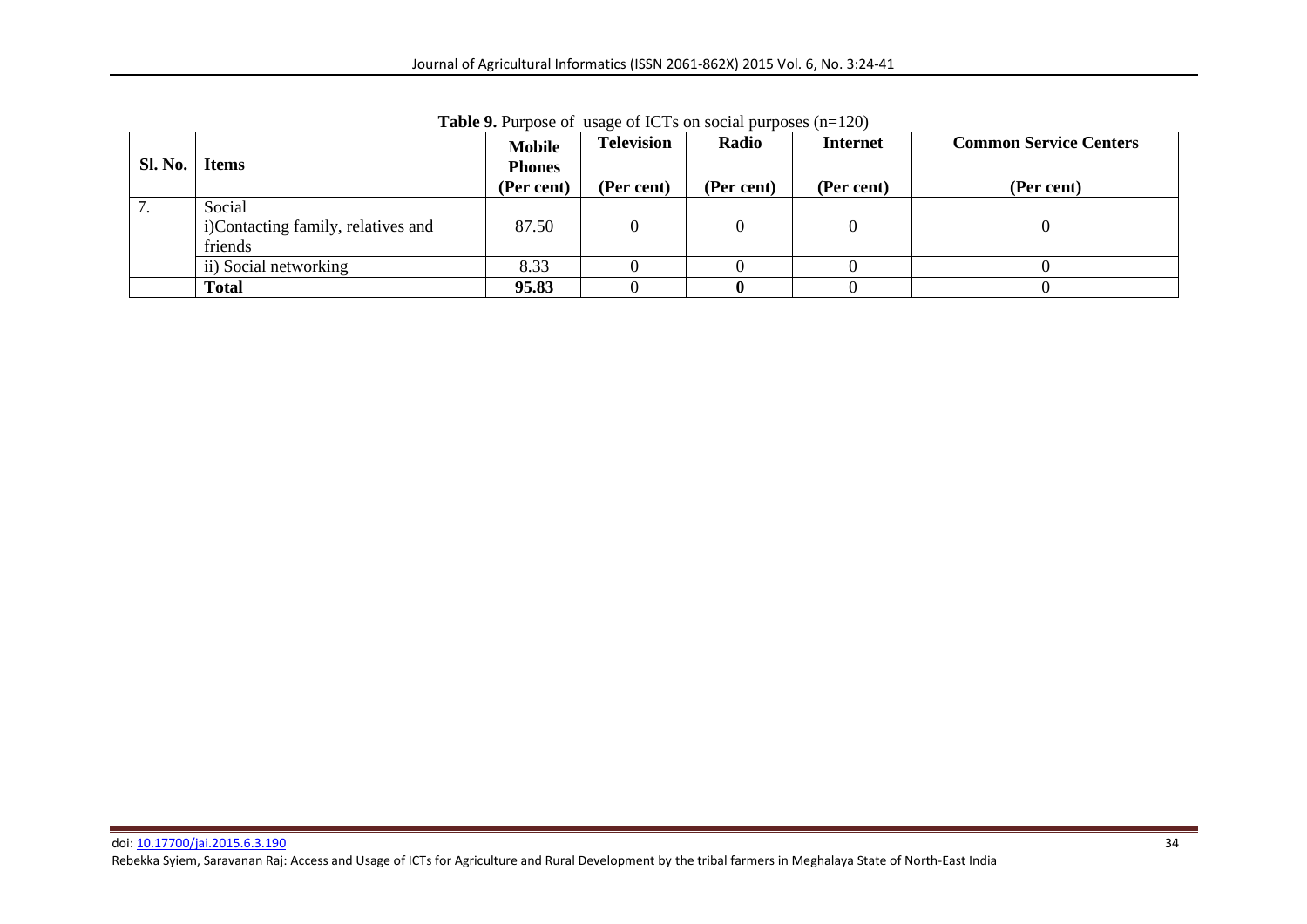The purpose of usage of ICTs for livestock management, rural health, rural education, rural governance, commercial services and social purposes as provided in the above tables is discussed below:

According to the findings of the study, services on livestock vaccination and availability of breeds of livestock management were reported to have maximum usage by the farmers in the study followed by information services on feed and fodder. Mobile phones were the major ICT tool used for livestock management followed by television. Farmers reported that they mainly contacted m4agriNEI for getting diagnostic services on livestock management services such as vaccination, artificial insemination and availability of breeds. Even though livestock is reared by majority of the farmers in the state, still livestock information services are used by few farmers. This is due to the reason that farmers are still unaware of the information services on livestock provided through ICTs. Another reason is also the limited ICT initiatives which are focussed on livestock information services meant for the livestock farmers.

For rural health, farmers used ICTs mainly for the purpose of contacting clinic, calling the dial health initiative of 108 for ambulance services during emergencies as well as obtaining information services on diseases and preventive measures. The major ICT tool used by the farmers for rural health was mobile phones followed by television and radio. Mobile phones was used for the purpose of contacting the clinic and calling 108 while television was used for availing information services on disease and preventive measures of rural health. The reason mobile phones have a maximum usage as compared to other ICTs was that mobile phones proved beneficial and useful especially in times of emergencies.

The study also found that CSCs was widely used by the few young educated farmers in the area of rural education for searching educational materials, learning basic computer courses, photocopying, printing and browsing internet for employment and job prospects. Young and educated farmers who visited the CSCs for the purpose reported that CSCs acted as a one-stop-shop in providing services for rural education, rural governance and commercial services. They further added that with the presence of CSCs, they do not need to go to the town to avail the same services since they are readily and easily available at the village.

The farmers of both selected districts included in the study used ICTs for getting information services on government schemes and services followed by online loan banking. The most widely used ICT in rural governance in order of priority was television followed by mobile phones and CSCs. CSCs was visited by the farmers mainly for the purpose of online loan banking i.e*.,* registering *via* CSCs with affiliated banks in order to avail loans and to open bank accounts. This is done in order to encourage thrift and banking among the farmers.

The findings of the study showed that majority of the farmers in rural areas used mobile phones as a tool of connecting with people and friends. Thus ICTs are widely used mainly for the purpose of social communication. This study is also in accordance with the findings of Mittal and Mehar (2012).

### **5.2 Constraints in the use of ICTs**

The constraint in the use of ICTs by farmers was measured using Garrett ranking technique. The constraint analysis is however important to reach out the voice of the farmers and the problems faced by them in order to enable planners, administrators, development workers and policy makers to implement developmental programmes and interventions which could cater to the needs of the farmers and benefit them in an improved manner. The results are presented in table 12 which are discussed below: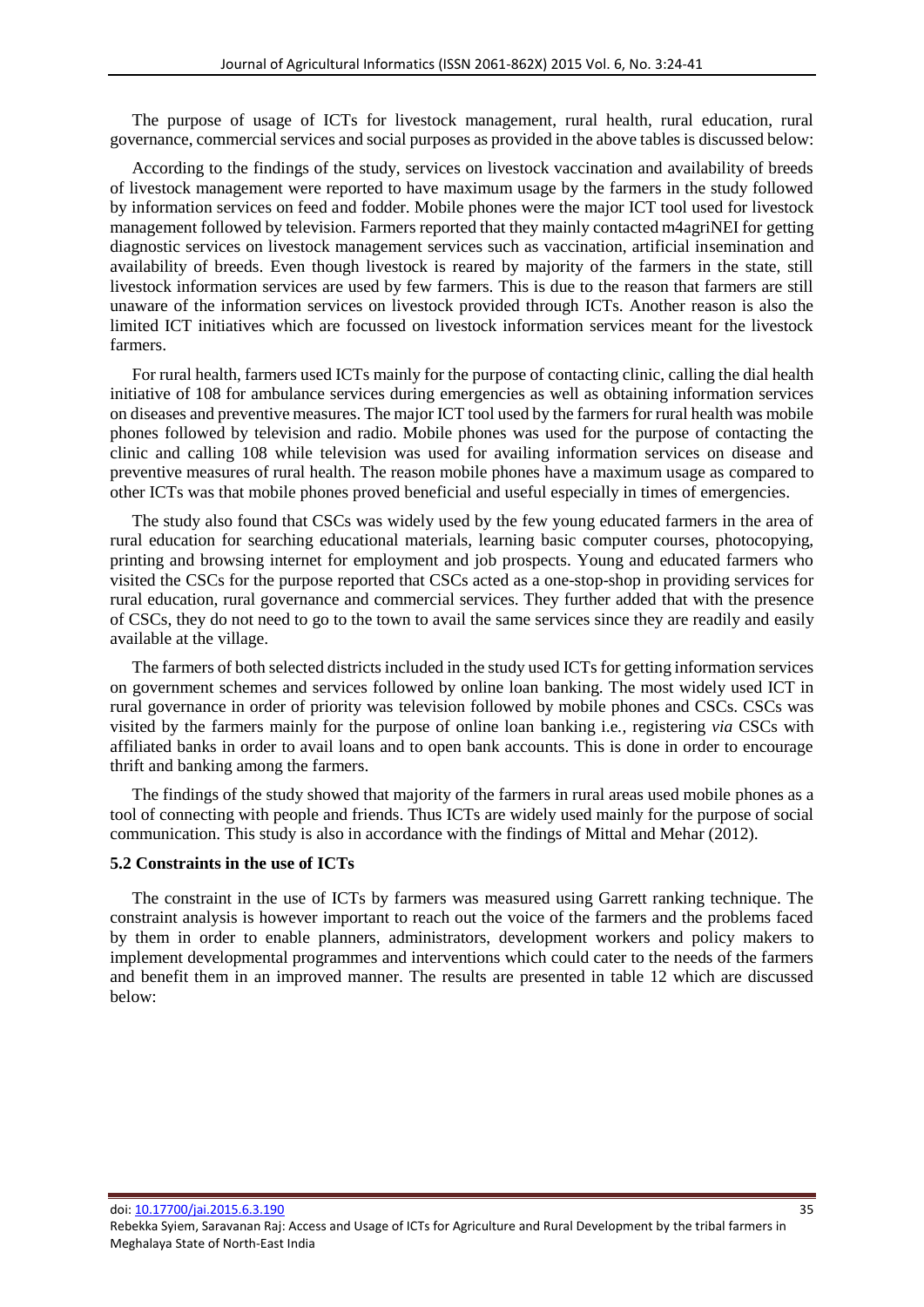| Sl. No | <b>Item</b>                                 | <b>Mean score</b> | <b>Rank</b> |
|--------|---------------------------------------------|-------------------|-------------|
| 1.     | Lack of confidence in operating ICTs        | 64.77             |             |
| 2.     | Erratic power supply                        | 60.02             | П           |
|        |                                             |                   |             |
| 3.     | Low Network connectivity                    | 58.43             | Ш           |
| 4.     | Lack of awareness of benefits of ICTs       | 58.00             | IV          |
| 5.     | Lack of skill in handling ICTs              | 57.58             | V           |
| 6.     | Low ICT literacy                            | 50.14             | VI          |
| 7.     | Lack of repairing facilities and centres in | 47.80             | VII         |
|        | villages                                    |                   |             |
| 8.     | Negative attitude towards ICTs              | 46.07             | VIII        |
| 9.     | Poor Finance                                | 41.77             | IX          |
| 10.    | Lack of training and practical exposure     | 40.22             | X           |
|        | towards ICTs                                |                   |             |
| 11.    | High cost of repairing ICTs                 | 38.19             | XI          |
| 12.    | Insufficient regional specific language     | 33.97             | XII         |

Table 12. Constraints in the use of ICTs among farmers

The major constraints faced by farmers were lack of confidence in operating ICTs particularly mobile phone applications due to less exposure and lack of awareness of how to properly use ICTs in order to derive its benefits. Another problem faced by farmers in the use of ICTs was the difficulty in charging mobile phones due to erratic and fluctuating power supply. This however hindered most of the farmers in using ICTs for development. Connectivity is also one problem faced by the farmers in using mobile phones. Farmers reported that the connectivity is very low and limited to only few networks. Due to this reason, farmers do not find the use of mobile phones as reliable and credible when the condition of low network connectivity is a barrier to their usage. Further, it was also reported that majority of the farmers are also unaware of the socio-economic benefits and stimulus that ICTs could bring to their lives except for personal communication. Due to the lack of demonstration, experience and practical exposure among farmers that ICTs could benefit them, it is difficult to advocate the impact of ICTs for development. Farmers also reported that that they had difficulty in using mobile applications and internet due to the lack of skill in using it. This however is related with low level of ICT literacy. Some respondents said they cannot use most of the basic functions of the mobile phones, such as SMS, mainly because of illiteracy and lack of skill in using it. Farmers also reported that there were lack of repairing centres and repairing facilities of ICTs for mobile phones and television in the villages. Due to this reason, farmers had to repair their items and take it to the town at a high cost incurring more expenses and more loss for the farmer. The attitudinal barriers by some of the old aged farmers also posed a constraint to the use of ICTs. Few participants directly referred to lack of finance as a barrier in using ICT. Some of the farmers pointed that there was a lack of training and practical exposure to use mobile phone applications as well as internet and felt that they needed some training to educate and teach them how to use ICTs that could benefit them for agriculture and rural development. Farmers also lamented that the cost of repairing of ICTs for mobile phones and television sets is quite high. This however detained them from using ICTs from time to time when the electronic item gets often damaged. Some of the farmers had difficulties with understanding the English language. This is due to the reason that most mobile phones use English language menus. The study is also in line with the findings of Agwu et al., (2008); Chilimo (2008), Reddi and Sinha (2009); Shankariah and Swamy (2012); IFPRI (2013) and Olaniyi (2013).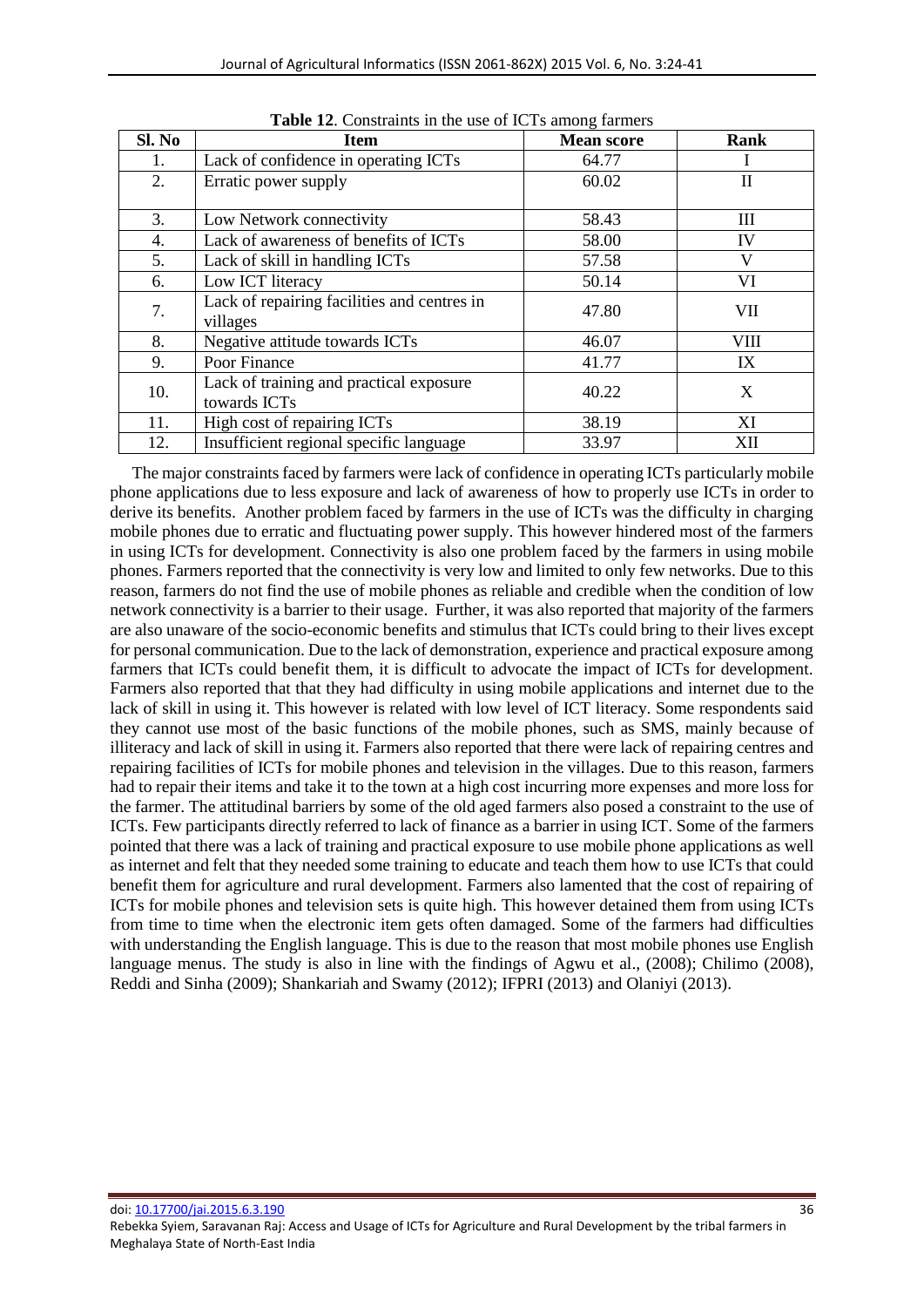### **5.3 Association between accessibility, availability and usage of ICTs with independent variables**

The following table showed that all the variables *viz*., age, education, annual income, cosmopoliteness, social participation and attitude towards ICTs had a significant association with the level of accessibility of ICTs of the farmers.

|                |                       | <b>Accessibility and Availability of ICTs</b> |                              |  |  |
|----------------|-----------------------|-----------------------------------------------|------------------------------|--|--|
| Sl.<br>No.     | Variables             | Chi-square                                    | Asymp.<br>Sig.<br>(2 tailed) |  |  |
|                | Age                   | 66.809                                        | $0.000**$                    |  |  |
| 2              | Education             | 84.201                                        | $0.000**$                    |  |  |
| 3              | Annual Income         | 37.432                                        | $0.021*$                     |  |  |
| $\overline{4}$ | Cosmopoliteness       | 81.414                                        | $0.000**$                    |  |  |
| 5              | Social participation  | 72.130                                        | $0.000**$                    |  |  |
| 6              | Attitude towards ICTs | 1.256                                         | $0.000**$                    |  |  |

**Table 13**. Association between accessibility and availability of ICTs with independent variables

\*\* Significant at 1 per cent level

\*Significant at 5 per cent level

This was evident as majority of young farmers included in the study with high level of education were found to have more degree of availability and accessibility of ICTs as compared to old aged farmers with low level of educational qualification. The study also reported that farmers with higher level of income had higher purchasing ability of ICTs. The higher degree of orientation of farmers towards outside the social system, extent of social participation and favourable attitude of farmers towards ICTs also influenced the farmers to avail and access ICTs. This implied that the variables included in the study had a significant association that led to the increase or less accessibility and availability of ICTs among the farmers.

| SI.            |                       | <b>Usage of ICTs</b> |                              |  |  |  |
|----------------|-----------------------|----------------------|------------------------------|--|--|--|
| No.            | <b>Variables</b>      | Chi-square           | Asymp.<br>Sig.<br>(2 tailed) |  |  |  |
|                | Age                   | 65.500               | $0.000**$                    |  |  |  |
| 2              | Education             | 69.266               | $0.000**$                    |  |  |  |
| 3              | Annual Income         | 68.897               | $0.000**$                    |  |  |  |
| $\overline{4}$ | Cosmopoliteness       | 59.571               | $0.000**$                    |  |  |  |
| 5              | Social participation  | 72.260               | $0.000**$                    |  |  |  |
| 6              | Attitude towards ICTs | 1.132                | $0.000**$                    |  |  |  |

**Table 14**. Association between usage of ICTs with independent variables

\*\* Significant at 1 per cent level

\*Significant at 5 per cent level

From the table, all the variables of age, education, annual income, cosmopoliteness, social participation and attitude towards ICTs included in the study had a significant association with the usage of ICTs of the farmers. With regard to usage of ICTs, it was found out that old aged farmers had lesser degree of usage of ICTs when compared to young farmers with preferably higher level of educational qualification. Since annual income of farmers was significantly associated with the availability of ICTs, this implied that there would be increased usage among farmers with higher level of income. Research participants, viz., farmers included in the study also stated that the level of ownership and usage of ICTs was higher among farmers with better annual income. Further, it was also found out in the study that farmers with higher degree of cosmopoliteness, social participation and favourable attitude of ICTs had higher degree of usage of ICTs.

doi: <u>[10.17700/jai.2015.6.3.190](http://dx.doi.org/10.17700/jai.2015.6.3.190)</u> 37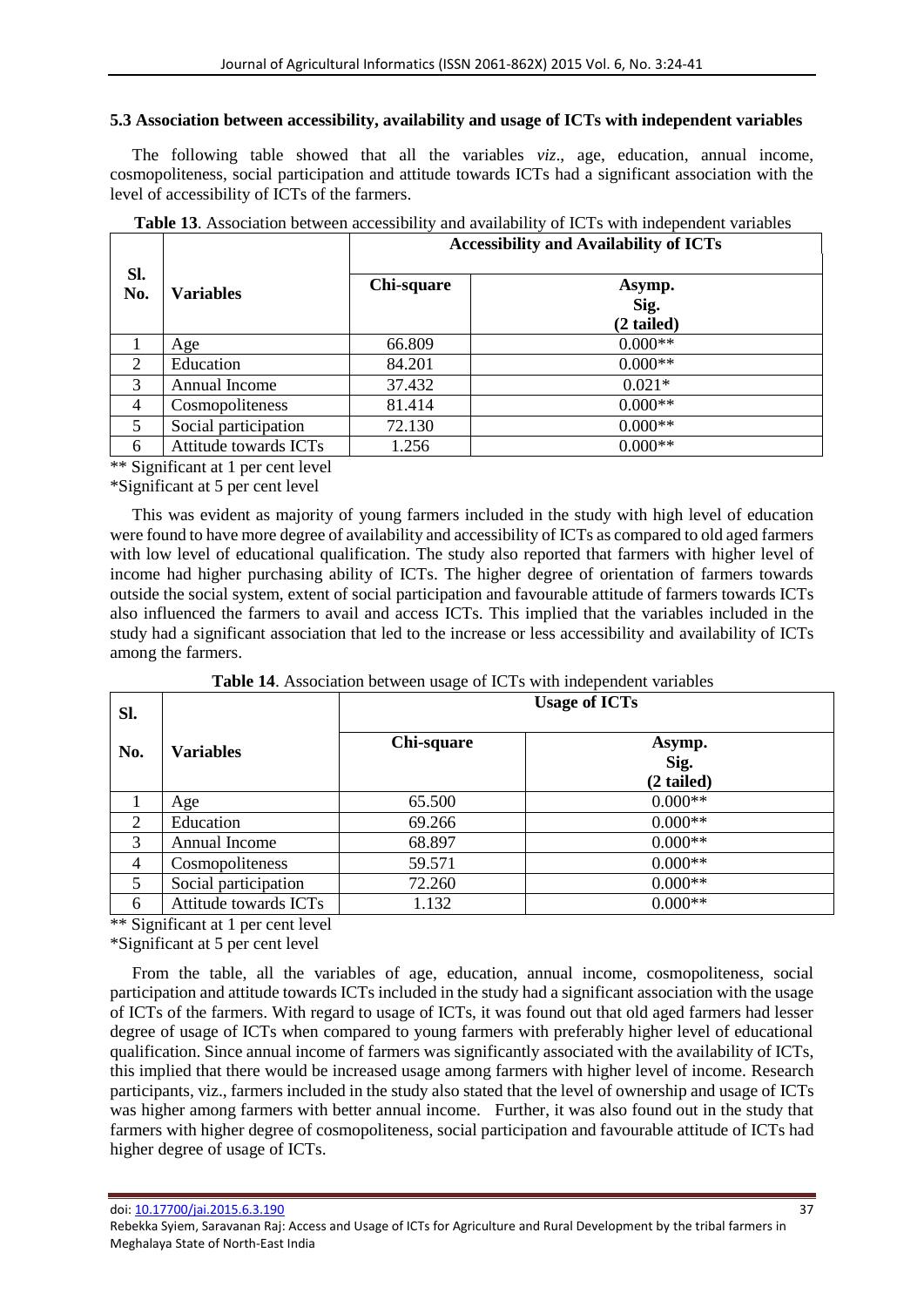## **7. Conclusion**

The results of the study revealed that the level of availability and accessibility of ICTs was the highest for mobile phones followed by television and radio respectively. Mobile phones were also regarded as the most frequently used ICT tool as compared to other ICTs. The reason mobile phones was highly accessed and most frequently used by majority of the respondents is that it is easily affordable and could be easily used by even illiterate farmers. The areas where ICTs are widely used in agriculture is information services on availability of inputs, quality of inputs, contacting middlemen for marketing of produce, pest and disease management of ginger, pest and disease management of cole crops, pest and disease management of potato and market price of inputs. CSCs were also used by the few young educated youths in the area of rural education *i.e.,* obtaining information services on employment and job prospects, accessing educational materials and learning basic computer courses. However, the study has found that lack of confidence in operating ICTs, erratic power supply, low network connectivity, lack of awareness of benefits of ICTs, lack of skill in handling ICTs, low ICT literacy, lack of repairing facilities, attitudinal barriers towards ICTs, poor finance, lack of training and practical exposure, high cost of repairing ICTs and insufficient regional language were the major constraints faced by the farmers in the effective use of ICTs. Since there is an increased penetration in the level of availability and accessibility of ICTs among the farmers of the state, there is a need to ensure that the problems of the farmers are being met in order to enable the farming community derive maximum benefits on better access to information services through the use of ICTs for agriculture and other developmental purposes. Based on the findings of the study, the following recommendations were also made:

1. Dissemination of agriculture-related information through F.M radio programmes would be recommended.

2. Better infrastructural facilities in CSCs should be improved with prominent locations for farmers to be easily accessible.

3. More awareness-cum-training programmes on ICTs should be encouraged among farmers by agricultural state departments, research organizations and its allied departments in order to increase the confidence, competence and skill in using ICTs for development.

4. Use of renewable energy such as solar panels would be recommended in order to overcome erratic and fluctuating power supply in the state particularly in rural areas.

5. Increased engagement in social media among rural youths on farming in order to enhance the communication pattern among themselves and extension personnel.

6. Since there is lack of repairing centres of ICTs at the village level, vocational training for the youths on ICT infrastructure would be recommended.

## **References**

Adhiguru, P. and Devi, S.V. (2012) ICT in Indian Agriculture: Learnings and way ahead. International Journal of Extension Education, 8:1-4.

Agwu, A.E., Uche-Mba, U.C and Akinnagbe, O.M. (2008) Use of Information and Communication Technologies among researchers, extension workers and farmers in Abia and Enugu states: Implications for a national agricultural extension policy on ICTs. Journal of Agricultural Extension, 12 (1):37-48., doi: [10.4314/jae.v12i1.47025](http://dx.doi.org/10.4314/jae.v12i1.47025) 

Ajani, E.N. and Agwu, A.E. (2012) Information Communication Technology needs of small scale farmers in Anambra state, Nigeria. Journal of Agricultural and Food Information, 13(2):144-156., doi: [10.1080/10496505.2012.663694](http://dx.doi.org/10.1080/10496505.2012.663694) 

Ansari, M.A. and Pandey, N. (2011) Assessing the potential and use of mobile phones by the farmers in Uttarakhand (India): A special project report. G.B. Pant University of Agriculture and Technology, Pantnagar, India.

Ansari, M.A. and Pandey, N. (2013) Assessing the potential and use of mobile phones in agriculture. Karnataka Journal of Agricultural Sciences, 26(3): 388-392.

doi: <u>[10.17700/jai.2015.6.3.190](http://dx.doi.org/10.17700/jai.2015.6.3.190)</u> 38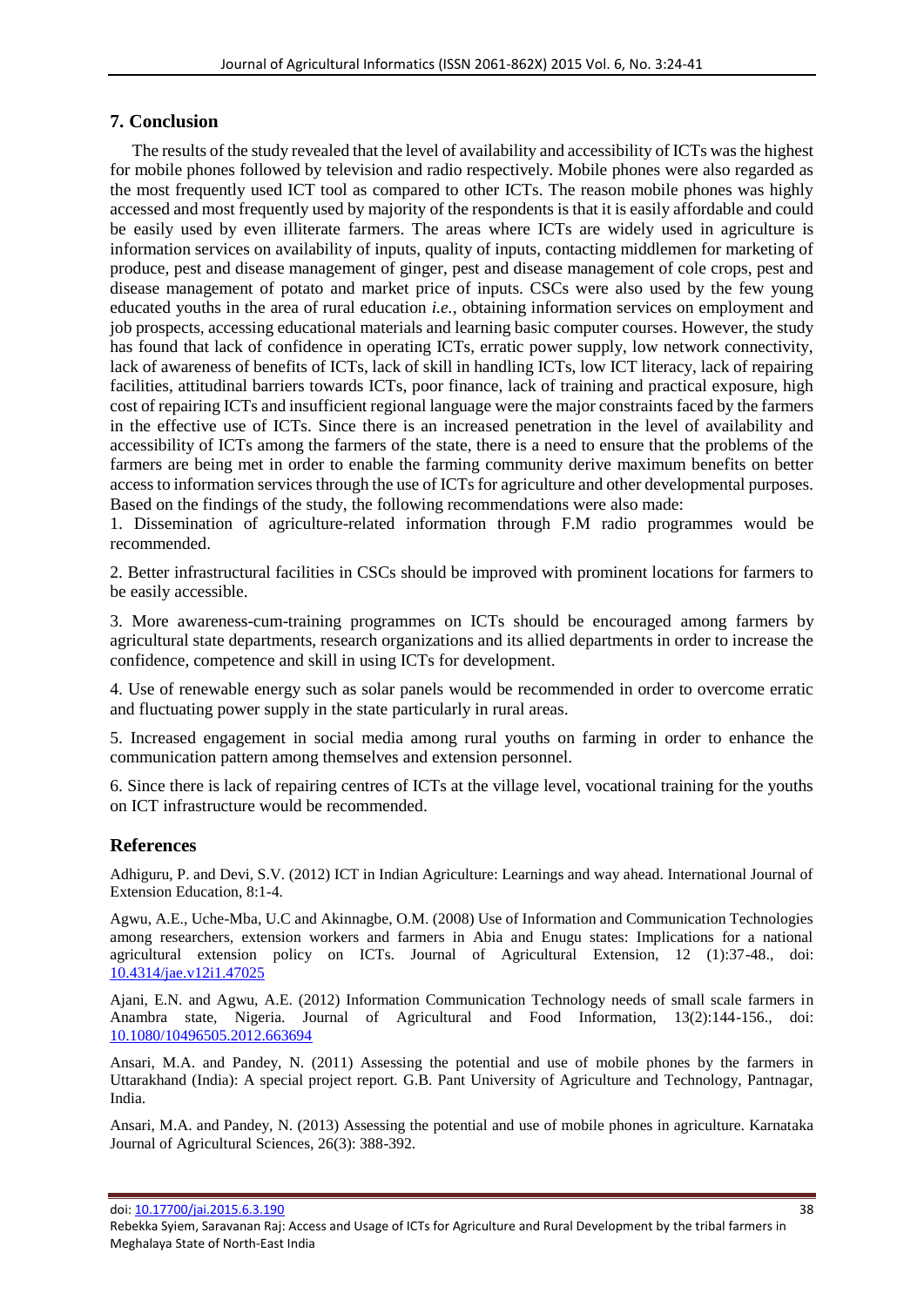Asian Development Bank. (2004) Building e-Community centers for rural development: Report of the regional workshop, Bali, Indonesia. [http://www.adbi.org/files/2004.12.08.cpp.proceedings.building. ecommunity.pdf.](http://www.adbi.org/files/2004.12.08.cpp.proceedings.building.%20ecommunity.pdf)

Batte, M.T. Schnitkey, G.D. and Jones, E. (1990) Sources use and adequacy of marketing information for commercial mid western cash grain farmers, North Central Journal of Agricultural Economics, 12 (2):187-196., doi: [10.1093/aepp/12.2.187](http://dx.doi.org/10.1093/aepp/12.2.187) 

Chhachhar, A.R., Querestic, B., Khushk, G.M. and Ahmed, S. (2014) Impact of ICTs in Agriculture Development. Journal of Basic Applied Scientific Research, 4(1):281-288. [http://www.textroad.com/pdf/JBASR/J.%20Basic.%20Appl.%20Sci.%20Res.,%204\(1\)281-288,%202014.pdf.](http://www.textroad.com/pdf/JBASR/J.%20Basic.%20Appl.%20Sci.%20Res.,%204(1)281-288,%202014.pdf)

Chilimo, W.L. (2008) Information and communication technologies and sustainable livelihoods: A Case of selected rural areas of Tanzania. Unpublished PhD thesis of University of Kwazulu-Natal, Pietermaritzburg, South Africa.

Datt, G and Ravillion, M. (1996) Why have some Indian states done better than others at reducing rural poverty?" World Bank Policy Research Working paper 1594 on April1996.

Ekoja, I. (2003) Farmer's access to agricultural information in Nigeria. Bull. American Society of Information and Science Technology, 29(6): 21- 23., doi[: 10.1002/bult.293](http://dx.doi.org/10.1002/bult.293)

Emmanuel, C.O. (2010) Differential mass media usage among rice farmers in Nigeria. Evidence from Benue State. Journal of Communication, 1(1): 33-36.

FAO. (2011) The role of Information and Communication Technologies (ICTs) in the improvement of Agricultural value chains. [http://www.fao.org/docrep/017/ap851e/ap851e.pdf.](http://www.fao.org/docrep/017/ap851e/ap851e.pdf)

Ferris, S., Engoru, P. and Kaganzi, E. (2008) Making market information services work better for the poor in Uganda. CAPRi Working Paper No. 77: CGIAR System wide Program on Collective Action and Property Rights (CAPRi), Washington DC., doi[: 10.2499/capriwp77](http://dx.doi.org/10.2499/capriwp77) 

GoI. (2011a) Census Info India. Houses, Household Amenities and Assets. Government of India.

GoI. (2011b) Economic activity. Government of India.

Green ridge, C. (2003) Welcome Address: ICTs transforming Agricultural Extension. Presentation to CTAs sixth consultative experts of its observatory on ICTs Wageningen, the Netherlands.

Gupta, D.K. (2005) Modern encyclopedia of media and mass communication. Rajat Publications, New Delhi, India.

Hassan, M.S., Hassan, M.A., Samah, B.A., Ismail, N. and Shafrill, H.A.M. (2008) Use of Information and Communication Technologies among agri-based entrepreneurs in Malayasia. [http://www.cabi.org/gara/FullTextPDF/2008/20083298158.pdf.](http://www.cabi.org/gara/FullTextPDF/2008/20083298158.pdf)

Heilig,G. (2003) Information Society and the countryside: can internet based system bring income alternatives to rural areas? (in:) J.Banski; J. Oswinski (eds.). Alternatives for European Rural Areas, Rural Areas and Development,1,ERDN,Warszawa,65-79.

IFPRI. (2013) Global Policy Food Report. Farmers markets and power of connectivity. [www.ifpri.org/gfpr/2013/ict.](file://///193.6.166.50/kozos/Herdon/MAGISZ/_JAI-EFITA-Issues-from-Vol-6-No-3-2015/Publikaciok/Osszeszerkesztett/www.ifpri.org/gfpr/2013/ict)

IICD. (2007) How ICT can make a difference in agricultural livelihood. The Common Wealth Ministers Reference Book-2007. [http://www.iicd.org/files/ICT%20and%20agricultural%20livelihoods.pdf.](http://www.iicd.org/files/ICT%20and%20agricultural%20livelihoods.pdf)

Jabir, A. (2011) Use of quality information for decision -making among livestock Farmers: Role of ICT .Livestock Research for Rural Development, 23 (3).

Kameswari, V.L.V., Kishore, D. and Gupta, V. (2011) ICTs for Agricultural Extension: A study in the Indian Himalayan region. The Electronic Journal on Information Systems in Developing Countries, 48(3):1–12. [https://www.ejisdc.org/ojs2/index.php/ejisdc/article/view/847/372.](https://www.ejisdc.org/ojs2/index.php/ejisdc/article/view/847/372)

Kerr, C., Pettit, B., Roland, K., Steffens, C., Tunning, M. And Whitsett, A. (2007) Communication channels in the Sahel using Mauritania, Mali, Niger and Chad as a case. [http://www.dtic.mil/dtic/tr/fulltext/u2/a517002.pdf.](http://www.dtic.mil/dtic/tr/fulltext/u2/a517002.pdf)

Kumar, G. and Ratnakar, R. (2011) A scale to measure farmer's attitude towards ICT-based extension services. Indian Research Journal of Extension Education, 11(1): 109-112.

Lightfoot, C. (2003) Demand Driven extension; some challenges for policy makers and managers. Presentation to CTAs sixth consultative experts of its observatory on ICTs Wageningen, the Netherlands.

doi: [10.17700/jai.2015.6.3.190](http://dx.doi.org/10.17700/jai.2015.6.3.190) 39

Rebekka Syiem, Saravanan Raj: Access and Usage of ICTs for Agriculture and Rural Development by the tribal farmers in Meghalaya State of North-East India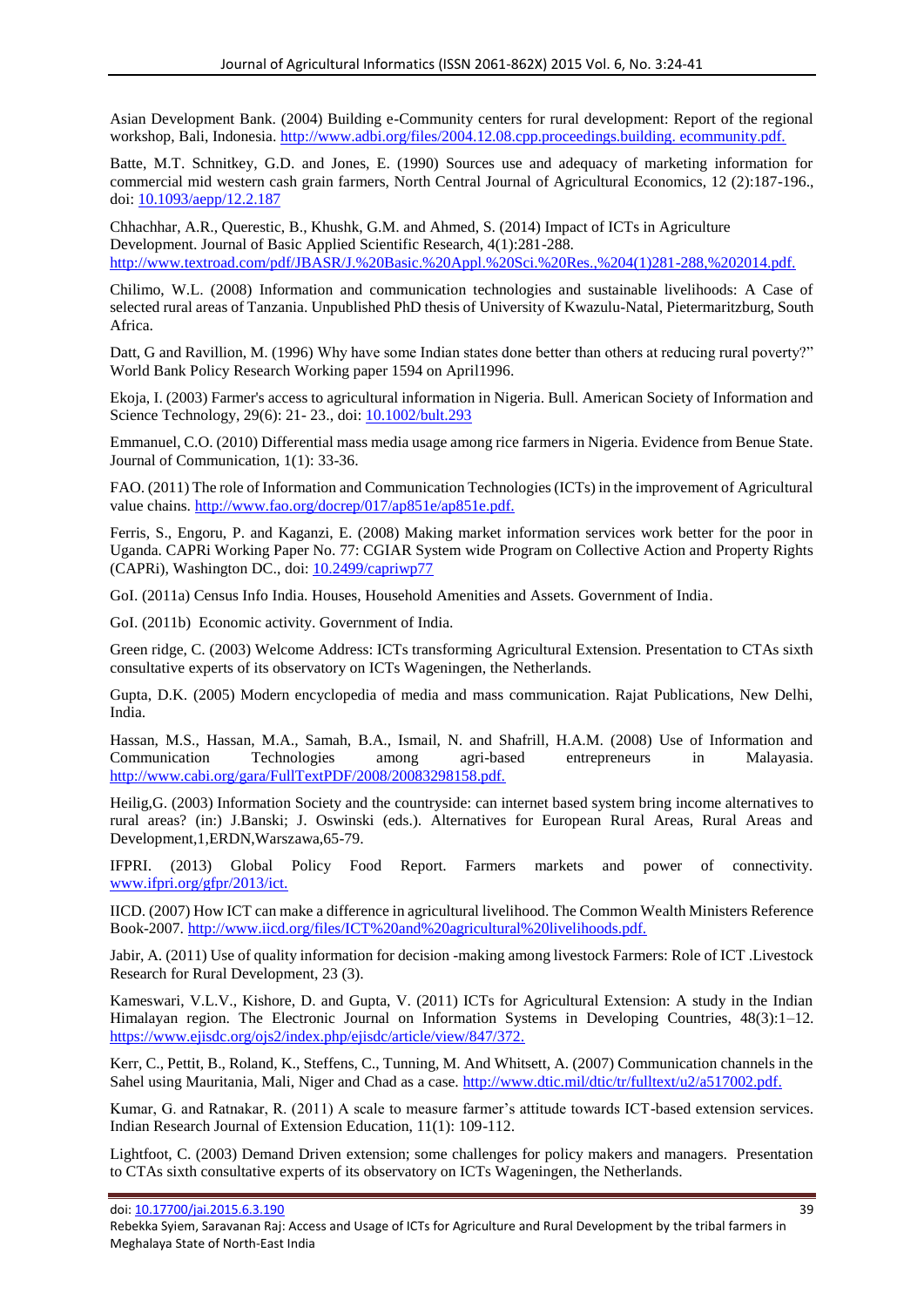Mabe, L.K. and Oladele, O.I. (2012) Awareness level of use of Information and Communication Technologies among Extension Officers in the North-West Province, South Africa. Life Science Journal, 9(3):440-444. [http://www.lifesciencesite.com/lsj/life0903/062\\_9547life0903\\_440\\_444.pdf.](http://www.lifesciencesite.com/lsj/life0903/062_9547life0903_440_444.pdf)

Mascarenhas, O. (2010) Broadening the agenda for ICTs for poverty reduction: PICTURE-Africa. Information Technologies & International Development, 6: 37–44.

Meera, S.N., Jhamtani, A., & Rao, D.U.M. (2004) Information and Communication Technology in agricultural development: A comparative analysis of three projects from India. Agricultural Research and Extension Network Paper,(134). [http://www.odi.org.uk/sites/odi.org.uk/files/odi-assets/publications-opinion-files/5186.pdf.](http://www.odi.org.uk/sites/odi.org.uk/files/odi-assets/publications-opinion-files/5186.pdf) 

Mittal, S. and Mehar. M. (2012) How mobile phones lead to growth of small farmers? Evidence from India. Quarterly Journal of International Agriculture 51 (3):227-244. [http://ageconsearch.umn.edu/bitstream/155478/2/2\\_Mittal.pdf.](http://ageconsearch.umn.edu/bitstream/155478/2/2_Mittal.pdf)

Mittal, S. and Mehar. M. (2013) Agricultural information networks, information needs and risk management strategies: a survey of farmers in Indo-Gangetic plains of India. Socio-economic working paper 10. Mexico, D.F.:CIMMYT. <http://libcatalog.cimmyt.org/download/cim/98167.pdf>.

Mtega, W.P and Msungu, A.C. (2013) Using Information and Communication Technologies for enhancing the accessibility of agricultural information for improved agricultural production in Tanzania. The Electronic Journal on Information Systems in Developing Countries 56 (1):1-14. [http://www.ejisdc.org/ojs2/index.php/ejisdc/article/viewFile/1110/457.](http://www.ejisdc.org/ojs2/index.php/ejisdc/article/viewFile/1110/457)

Munyua, H. (2000) Information and Communication Technologies for rural development and food security: Lessons from field experiences in developing countries. Sustainable Development Department (SD), FAO of the United Nations. .

Nakweya (2013) Radio, mobile phones could boost African farm yields. [http://www.scidev.net/sub-saharan](http://www.scidev.net/sub-saharan-africa/icts/news/radio-mobile-phones-could-boost-african-farm-yields.html)[africa/icts/news/radio-mobile-phones-could-boost-african-farm-yields.html.](http://www.scidev.net/sub-saharan-africa/icts/news/radio-mobile-phones-could-boost-african-farm-yields.html)

Narender, K. and Anandaraja, N. (2008) Information and Communications Technology for women experience of women managed internet kiosks at Melur, Tamil Nadu. In: extension of technologies from lab to farm. Ed. Anandaraja, N., Chandrakandan, K. and Ramasubramaniam, M., New India Publishing Agency, pp 453.

Nazari M.R. and Hasbullah, A.H. (2008) Farmers' approach and access to information and communication technology in the efficient use of modern irrigation methods. European Journal of Scientific Research,. 21(1): 38- 44.

NCAER. (2001) NCAER report on income levels of Indian households. National Council of Applied Economic Research, New Delhi.

Okello., Juma, J., Okello, R.M. and Adera, O.E. (2010) Awareness and the use of mobile phones for market linkage by smallholder farmers in Kenya. In: B. M. Maumbe, (ed) e-Agriculture and e-Government for Global Policy Development: Implications and Future Direction. Hershey: Information Science Reference, pp: 1–18., doi: [10.4018/978-1-60566-820-8.ch001](http://dx.doi.org/10.4018/978-1-60566-820-8.ch001) 

Olaniyi, O.A. (2013) Assessment of utilization of Information and Communication Technologies (ICTs) among poultry farmers in Nigeria: an Emerging Challenge. Journal of Animal Science Advances, 3(7):361-369.

One World Foundation India (2012) Model e-villages in North-East India: An ICT project for development in remote tribal areas. [http://www.indiagovernance.gov.in/files/e-model-village\\_gkc.pdf.](http://www.indiagovernance.gov.in/files/e-model-village_gkc.pdf)

Oyeyinka, R.A. and Bello, R.O. (2013) Farmers Use of ICTs for Marketing Information Outlets in Oyo State, Nigeria. Journal of Agricultural Science, 5 (11):150-158. , doi: 10.5539/jas.v5n11p150

Partnership on Measuring ICT for Development (2005) Core ICT Indicators, New York/Geneva. [http://www.itu.int/ITU-D/ict/partnership/material/CoreICTIndicators.pdf.](http://www.itu.int/ITU-D/ict/partnership/material/CoreICTIndicators.pdf)

Rashid, A.T. and Elder, L. (2009) Mobile Phones and Development: An Analysis of IDRC- Supported Projects. The Electronic Journal on Information Systems in Developing Countries, 36 (2):1-1[6.](https://www.ejisdc.org/ojs2/index.php/ejisdc/article/viewFile/529/265) [https://www.ejisdc.org/ojs2/index.php/ejisdc/article/viewFile/529/265.](https://www.ejisdc.org/ojs2/index.php/ejisdc/article/viewFile/529/265)

Reddi, U.V. and Sinha, V. (2009) ICT use in Education: National policies, strategies and programmes. UNESCO Meta-survey on the use of technologies in Education. [http://unesdoc.unesco.org/images/0013/001349/134960e.pdf.](http://unesdoc.unesco.org/images/0013/001349/134960e.pdf)

Saravanan, R. (2007) A Report on ICT indicators in three villages of Arunachal Pradesh. e-Arik Project Report No.2. Pasighat: Department of Extension Education and Rural Sociology, College of Horticulture and Forestry,

doi: [10.17700/jai.2015.6.3.190](http://dx.doi.org/10.17700/jai.2015.6.3.190) 40